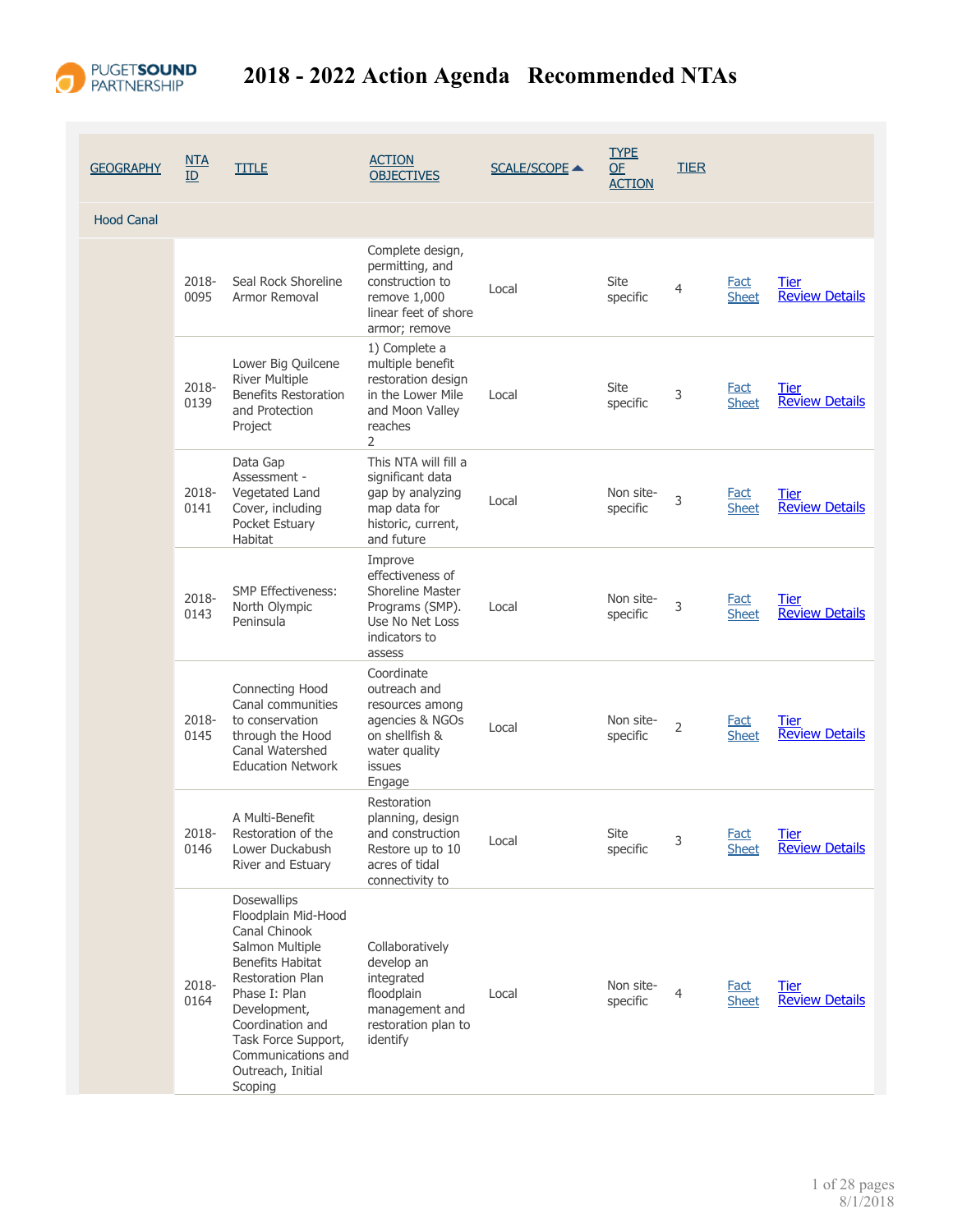

| <b>GEOGRAPHY</b> | NTA<br>ID     | <b>TITLE</b>                                                                                       | <b>ACTION</b><br><b>OBJECTIVES</b>                                                                                     | <b>SCALE/SCOPE ▲</b> | <b>TYPE</b><br><b>OF</b><br><b>ACTION</b> | <b>TIER</b>    |                             |                                      |
|------------------|---------------|----------------------------------------------------------------------------------------------------|------------------------------------------------------------------------------------------------------------------------|----------------------|-------------------------------------------|----------------|-----------------------------|--------------------------------------|
|                  | 2018-<br>0174 | Snow Creek LWD<br><b>Restoration Project</b>                                                       | The Snow Creek<br><b>LWD Restoration</b><br>Project will<br>increase riverine<br>habitat complexity<br>and improve the | Local                | Site<br>specific                          | $\overline{4}$ | Fact<br><b>Sheet</b>        | Tier<br><b>Review Details</b>        |
|                  | 2018-<br>0175 | Snow/Salmon<br>Reconnection<br>Feasibility Project                                                 | The Snow/Salmon<br>Reconnection<br>Feasibility project<br>will study the<br>feasibility of<br>restoring a former       | Local                | Non site-<br>specific                     | $\overline{4}$ | Fact<br><b>Sheet</b>        | Tier<br><b>Review Details</b>        |
|                  | 2018-<br>0179 | Chimacum Creek<br>Restoration and<br>Protection Project:<br>Phase 2                                | The Chimacum<br>Creek Riparian<br>Protection and<br>Restoration<br>Projec: Phase 2<br>will implement<br>activities     | Local                | Site<br>specific                          | 4              | <b>Fact</b><br><b>Sheet</b> | Tier<br><b>Review Details</b>        |
|                  | 2018-<br>0207 | Skokomish Valley<br>Road and Habitat<br>Improvement                                                | Complete the final<br>designs and<br>construction for<br>the Skokomish<br>Valley Road<br>preferred<br>alternative      | Local                | Site<br>specific                          | 4              | Fact<br><b>Sheet</b>        | Tier<br><b>Review Details</b>        |
|                  | 2018-<br>0241 | Determine water<br>quality impacts<br>related to the Hood<br>Canal Bridge and<br>model solutions.  | Determine water<br>quality impacts<br>related to the<br>Hood Canal Bridge<br>by conducting fine<br>scale analysis      | Local                | Site<br>specific                          | 4              | Fact<br><b>Sheet</b>        | Tier<br><b>Review Details</b>        |
|                  | 2018-<br>0244 | Duckabush River<br>Acquisition and<br>Restoration                                                  | Preserve and<br>restore the critical<br>side channel,<br>floodplain, riparian<br>and upland forest<br>habitat along    | Local                | Site<br>specific                          | 4              | <b>Fact</b><br><b>Sheet</b> | Tier<br><b>Review Details</b>        |
|                  | 2018-<br>0245 | Jefferson County On-<br>site Septic System<br>Repair/Abatement<br>Program                          | Protect threatened<br>shellfish growing<br>areas and re-open<br>closed shellfish<br>growing areas<br>through           | Local                | Site<br>specific                          | 4              | <b>Fact</b><br><b>Sheet</b> | Tier<br><b>Review Details</b>        |
|                  | 2018-<br>0247 | Hood Canal<br>Watershed<br>Comprehensive<br>Riparian and<br>Floodplain<br>Vegetation<br>Management | The overall<br>objective of this<br>NTA is to expand<br>on non-CREP<br>efforts to restore<br>and protect<br>naturally  | Local                | <b>Site</b><br>specific                   | $\overline{4}$ | <b>Fact</b><br><b>Sheet</b> | Tier<br><b>Review Details</b>        |
|                  | 2018-<br>0260 | South Fork<br>Skokomish Fish<br>Passage<br>Improvement                                             | Select a preferred<br>alternative and<br>develop a final<br>design to improve<br>anadromous<br>access to over 23       | Local                | Site<br>specific                          | 3              | <b>Fact</b><br><b>Sheet</b> | <b>Tier</b><br><b>Review Details</b> |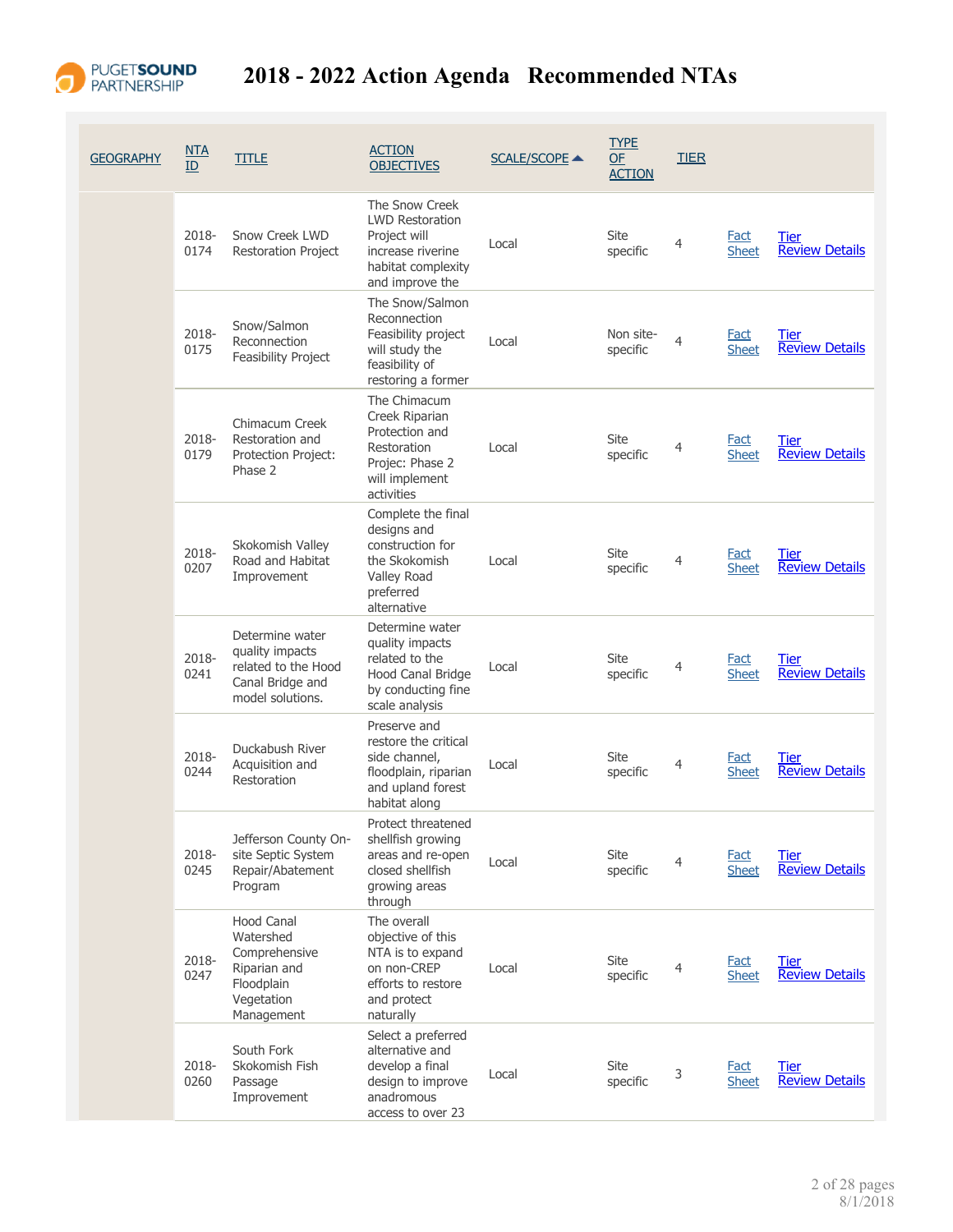

| <b>GEOGRAPHY</b> | NTA<br>ID     | <b>TITLE</b>                                                                                                                                       | <b>ACTION</b><br><b>OBJECTIVES</b>                                                                                            | <b>SCALE/SCOPE ▲</b> | <b>TYPE</b><br>OF<br><b>ACTION</b> | <b>TIER</b>    |                             |                                      |
|------------------|---------------|----------------------------------------------------------------------------------------------------------------------------------------------------|-------------------------------------------------------------------------------------------------------------------------------|----------------------|------------------------------------|----------------|-----------------------------|--------------------------------------|
|                  | 2018-<br>0278 | Duckabush Oxbow<br>Side Channel<br>Restoration                                                                                                     | The objectives of<br>this NTA are to<br>improve rearing<br>habitat for juvenile<br>salmon, restore<br>native                  | Local                | Site<br>specific                   | 4              | Fact<br><b>Sheet</b>        | Tier<br><b>Review Details</b>        |
|                  | 2018-<br>0294 | Tahuya River<br>Watershed<br>Assessment and<br>Restoration                                                                                         | To provide a<br>watershed<br>characterization,<br>diagnose impaired<br>habitat, develop a<br>prioritized list of              | Local                | Non site-<br>specific              | $\overline{4}$ | Fact<br><b>Sheet</b>        | <b>Tier</b><br><b>Review Details</b> |
|                  | 2018-<br>0295 | Investigation of<br>nutrients,<br>phytoplankton and<br>food web<br>interactions in the<br>Eastern Strait of<br>Juan de Fuca and<br>Admiralty Inlet | Understand how<br>the prevalence of<br>harmful algal<br>blooms (HABs)<br>and phytoplankton<br>at the base of the              | Local                | Site<br>specific                   | 3              | <b>Fact</b><br><b>Sheet</b> | <b>Tier</b><br><b>Review Details</b> |
|                  | 2018-<br>0322 | Shore Friendly Kitsap<br>- Reduction in Marine<br>Shoreline Armoring                                                                               | The objective is to<br>expand the Shore<br>Friendly Kitsap<br>program to reach<br>a broader<br>population of                  | Local                | Site<br>specific                   | 4              | Fact<br><b>Sheet</b>        | <b>Tier</b><br><b>Review Details</b> |
|                  | 2018-<br>0369 | Jakeway Creek<br>Forest, Farm and<br>Fish                                                                                                          | The objective of<br>this project is to<br>preserve nearly<br>150 acres of fish,<br>farm and forest<br>habitat at              | Local                | Site<br>specific                   | 3              | Fact<br><b>Sheet</b>        | Tier<br><b>Review Details</b>        |
|                  | 2018-<br>0381 | Develop and test<br>solutions to decrease<br>steelhead mortality<br>at the Hood Canal<br><b>Bridge</b>                                             | The objective of<br>this NTA is to<br>develop and test<br>solutions to<br>decrease<br>steelhead (and<br>potentially           | Local                | Site<br>specific                   | 4              | <b>Fact</b><br><b>Sheet</b> | Tier<br><b>Review Details</b>        |
|                  | 2018-<br>0382 | Hood Canal and<br>Eastern Strait of<br>Juan de Fuca<br>Summer Chum<br>Salmon Recovery<br><b>Status of Threats</b>                                  | <b>Hood Canal</b><br>summer chum<br>salmon are close<br>to recovery. A<br>comprehensive<br>threats<br>assessment is<br>needed | Local                | Site<br>specific                   | 4              | <b>Fact</b><br><b>Sheet</b> | <b>Tier</b><br><b>Review Details</b> |
|                  | 2018-<br>0384 | Hood Canal<br>Steelhead Recovery<br>Plan Development                                                                                               | To restore,<br>protect, and<br>maintain healthy,<br>native, diverse,<br>and harvestable<br>natural and<br>hatchery            | Local                | Site<br>specific                   | 3              | <u>Fact</u><br><b>Sheet</b> | Tier<br><b>Review Details</b>        |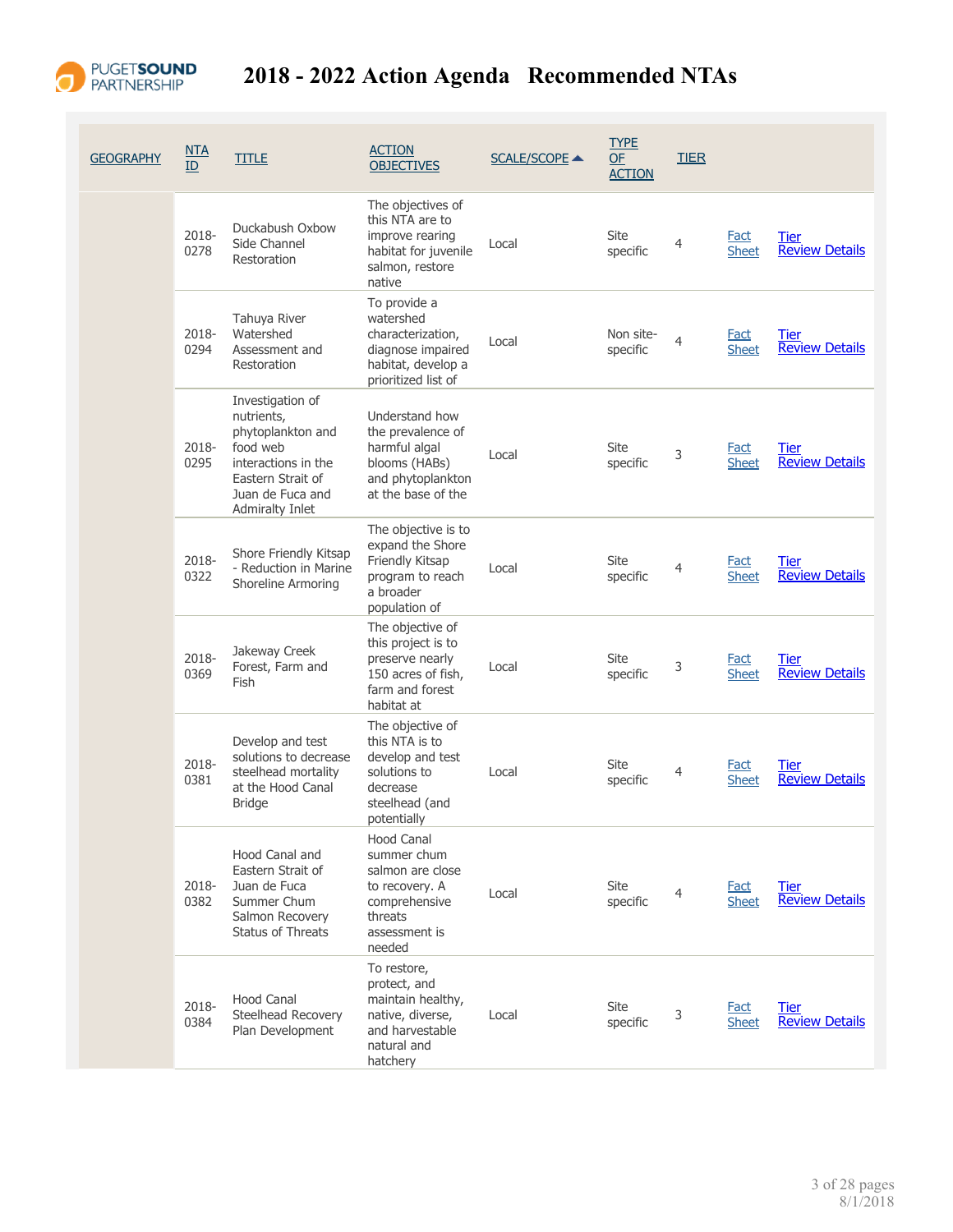

| <b>GEOGRAPHY</b> | NTA<br>ID     | <b>TITLE</b>                                                                                         | <b>ACTION</b><br><b>OBJECTIVES</b>                                                                                            | <b>SCALE/SCOPE ▲</b> | <b>TYPE</b><br>OF<br><b>ACTION</b> | <b>TIER</b>    |                             |                                      |
|------------------|---------------|------------------------------------------------------------------------------------------------------|-------------------------------------------------------------------------------------------------------------------------------|----------------------|------------------------------------|----------------|-----------------------------|--------------------------------------|
|                  | 2018-<br>0385 | Mid-Hood Canal<br>Chinook Salmon<br>Recovery Strategy                                                | Identify and<br>develop the<br>necessary<br>strategies and<br>actions for the<br>recovery of mid-<br><b>Hood Canal</b>        | Local                | Site<br>specific                   | 3              | <b>Fact</b><br><b>Sheet</b> | <b>Tier</b><br><b>Review Details</b> |
|                  | 2018-<br>0386 | Hood Canal Shellfish<br>Initiative                                                                   | Develop and<br>implement<br>actionable work<br>plan for HCCC and<br>its partners to<br>collaboratively<br>support Hood        | Local                | Non site-<br>specific              | 3              | <b>Fact</b><br><b>Sheet</b> | <b>Tier</b><br><b>Review Details</b> |
|                  | 2018-<br>0387 | <b>HCCC Integrated</b><br>Watershed Plan-<br>Adaptive<br>Management and<br>Monitoring                | Adaptively manage<br>Integrated<br>Watershed Plan<br>(IWP) strategic<br>priorities for the<br><b>HCCC</b> to<br>implement and | Local                | Non site-<br>specific              | 3              | <b>Fact</b><br><b>Sheet</b> | <b>Tier</b><br><b>Review Details</b> |
|                  | 2018-<br>0388 | Hood Canal<br>Landscape<br>Assessment &<br><b>Prioritization Tool</b>                                | Enhance the<br>effectiveness of<br>Hood Canal<br>watershed<br>protection and<br>restoration<br>actions, evaluate<br>the       | Local                | Non site-<br>specific              | $\overline{4}$ | <b>Fact</b><br><b>Sheet</b> | Tier<br><b>Review Details</b>        |
|                  | 2018-<br>0512 | Jefferson County<br>Parks Shoreline<br>Armor Removal                                                 | Conduct feasibility<br>assessment for<br>shoreline armor<br>removal at 4<br>County parks,<br>develop<br>conceptual            | Local                | Site<br>specific                   | 3              | Fact<br><b>Sheet</b>        | <b>Tier</b><br><b>Review Details</b> |
|                  | 2018-<br>0639 | Hood Canal Regional<br>Pollution<br>Identification &<br>Correction Program -<br>Phase 4              | Protect and<br>improve Hood<br>Canal water<br>quality to<br>safeguard public<br>and ecosystem<br>health and keep              | Local                | Site<br>specific                   | $\overline{4}$ | <b>Fact</b><br><b>Sheet</b> | <b>Tier</b><br><b>Review Details</b> |
|                  | 2018-<br>0641 | Improved Landowner<br>Development<br>Decisions to Protect<br>Critical Areas and<br>Manage Stormwater | Kitsap County will<br>use a social<br>marketing<br>approach to<br>proactively<br>improve<br>landowner<br>decisions            | Local                | Non site-<br>specific              | 3              | <u>Fact</u><br><b>Sheet</b> | <b>Tier</b><br><b>Review Details</b> |
|                  | 2018-<br>0664 | <b>Hood Canal Natural</b><br>Resource Economic<br>Assessment                                         | <b>HCCC</b> measures<br>human wellbeing<br>in Hood Canal to<br>capture local<br>values and help<br>ensure they are            | Local                | Non site-<br>specific              | 4              | <b>Fact</b><br><b>Sheet</b> | Tier<br><b>Review Details</b>        |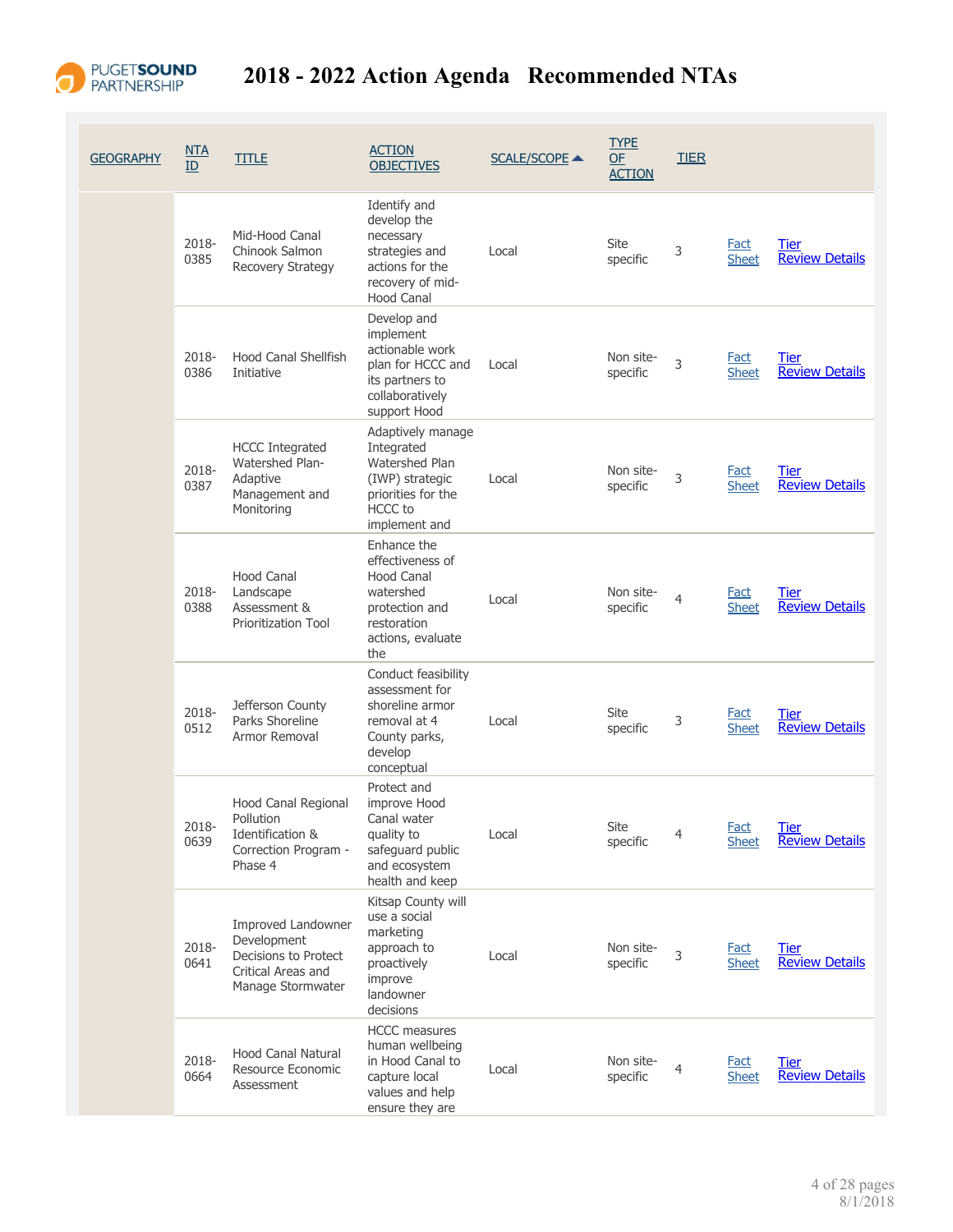

| <b>GEOGRAPHY</b> | <u>NTA</u><br>ID | <b>TITLE</b>                                                                                                                                                                                                                                                                                        | <b>ACTION</b><br><b>OBJECTIVES</b>                                                                                      | <b>SCALE/SCOPE ▲</b> | <b>TYPE</b><br>OF<br><b>ACTION</b> | <b>TIER</b> |                             |                                      |
|------------------|------------------|-----------------------------------------------------------------------------------------------------------------------------------------------------------------------------------------------------------------------------------------------------------------------------------------------------|-------------------------------------------------------------------------------------------------------------------------|----------------------|------------------------------------|-------------|-----------------------------|--------------------------------------|
|                  | 2018-<br>0665    | <b>Hood Canal Climate</b><br>Vulnerability<br>Assessment                                                                                                                                                                                                                                            | The Hood Canal<br>Climate<br>Vulnerability<br>Assessment will<br>support Hood<br>Canal jurisdictions<br>to consider     | Local                | Non site-<br>specific              | 3           | <b>Fact</b><br><b>Sheet</b> | <b>Tier</b><br><b>Review Details</b> |
|                  | 2018-<br>0688    | <b>Dosewallips</b><br>Floodplain Mid-Hood<br>Canal Chinook<br>Salmon Multiple<br><b>Benefits Habitat</b><br>Restoration Plan<br>Phase II:<br>Implementation of<br><b>Restoration Plan</b><br>Actions and<br>Recommendations<br>by Multiple Partners<br>Identified during<br>Phase I                 | This NTA will<br>implement the<br>Phase I floodplain<br>and restoration<br>plan to recover<br>ecosystem<br>function     | Local                | Site<br>specific                   | 4           | <b>Fact</b><br><b>Sheet</b> | Tier<br><b>Review Details</b>        |
|                  | 2018-<br>0723    | Complete a site<br>management plan<br>for DNR's Dabob Bay<br>Natural Area in Hood<br>Canal to implement<br>integrated strategies<br>for protection and<br>restoration of<br>ecologically<br>important uplands<br>and tidelands, and<br>fostering<br>environmental<br>education and public<br>access | Develop a<br>landscape plan<br>ensuring the<br>ecological health<br>of Dabob Bay<br>Natural Area,<br>assessing          | Local                | Site<br>specific                   | 3           | Fact<br><b>Sheet</b>        | Tier<br><b>Review Details</b>        |
|                  | 2018-<br>0743    | Conserve vital<br>riparian, estuary,<br>wetland and forest<br>habitat within the<br>greater Dewatto<br>Watershed in Hood<br>Canal and restore<br>ecologically<br>important lands.                                                                                                                   | To protect<br>outstanding<br>examples of native<br>ecosystems within<br>and proximal to<br>the Dewatto River            | Local                | Site<br>specific                   | 4           | <b>Fact</b><br><b>Sheet</b> | <b>Tier</b><br><b>Review Details</b> |
|                  | 2018-<br>0818    | Tarboo-Dabob Bay<br>Shoreline Aquisition<br>and Restoration<br>Project                                                                                                                                                                                                                              | Acquire and<br>restore 16 acres of<br>high priority<br>shoreline property<br>within the Dabob<br>Bay Natural Area.      | Local                | Site<br>specific                   | 3           | <b>Fact</b><br><b>Sheet</b> | <b>Tier</b><br><b>Review Details</b> |
|                  | 2018-<br>0838    | Outreach and<br>assessment for<br>acquisition and<br>restoration within the<br>Dabob Bay Natural<br>Area                                                                                                                                                                                            | Assess and<br>prioritize<br>remaining<br>unprotected<br>private parcels<br>remaining within<br>the boundaries of<br>the | Local                | Non site-<br>specific              | 3           | <b>Fact</b><br><b>Sheet</b> | Tier<br><b>Review Details</b>        |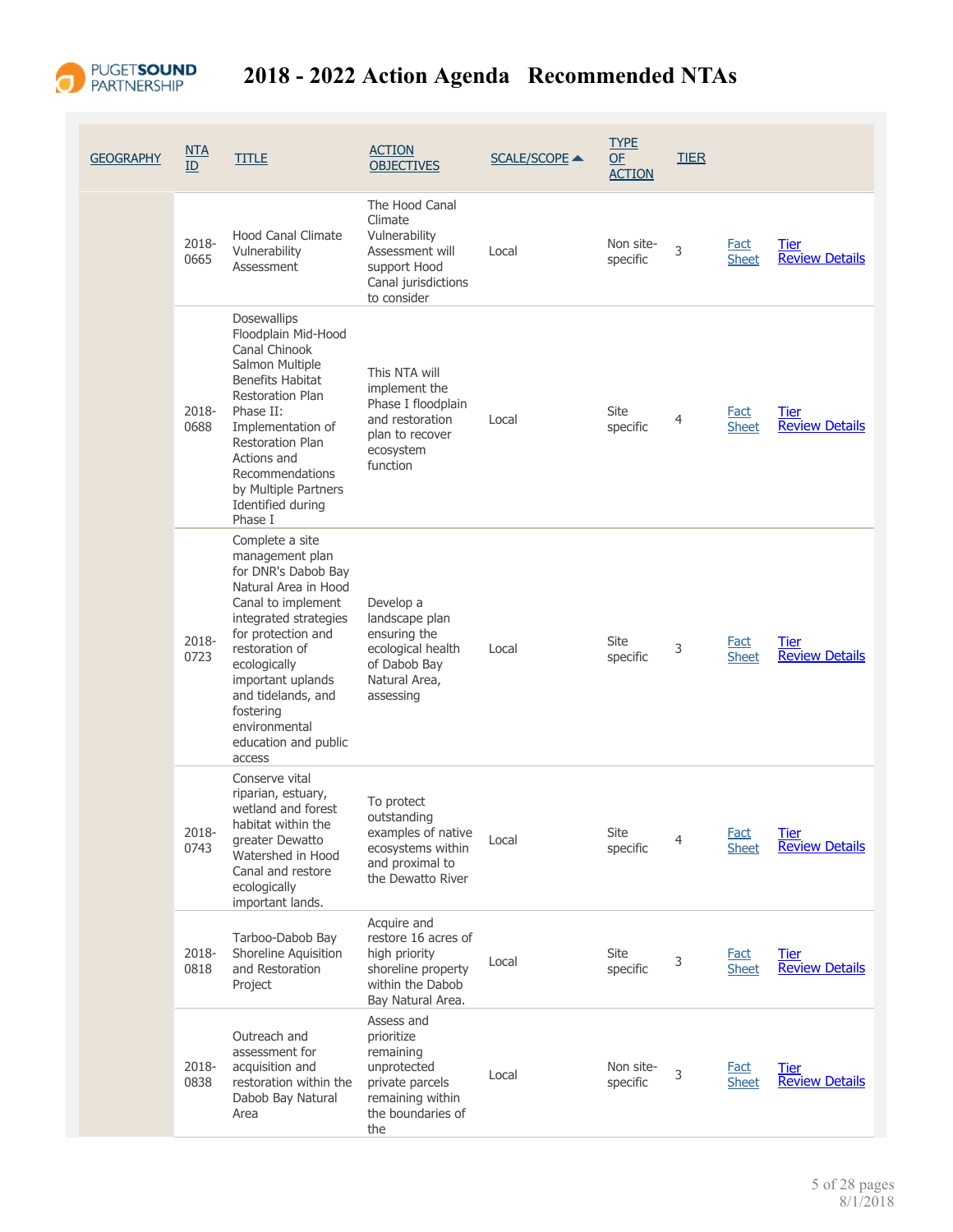

| <b>GEOGRAPHY</b> | NTA<br>ID     | <b>TITLE</b>                                                                                                             | <b>ACTION</b><br><b>OBJECTIVES</b>                                                                                     | <b>SCALE/SCOPE ▲</b> | <b>TYPE</b><br><b>OF</b><br><b>ACTION</b> | <b>TIER</b>    |                             |                                      |
|------------------|---------------|--------------------------------------------------------------------------------------------------------------------------|------------------------------------------------------------------------------------------------------------------------|----------------------|-------------------------------------------|----------------|-----------------------------|--------------------------------------|
|                  | 2018-<br>0847 | Anderson Creek and<br>Shoreline Restoration<br>Project - Phase II                                                        | Complete Phase II<br>of the Anderson<br>Creek and<br>Shoreline<br>Restoration<br>Project within the<br>state's Dabob   | Local                | Site<br>specific                          | 3              | <b>Fact</b><br><b>Sheet</b> | <b>Tier</b><br><b>Review Details</b> |
|                  | 2018-<br>0947 | Port Hadlock Urban<br>Growth Area (UGA)<br>Sewer System /<br><b>Water Reclamation</b><br>Facility Plan<br>Implementation | Manage<br>development<br>sprawl,<br>meet Section 303<br>standards for<br>Chimacum Creek,<br>reduce fecal<br>coliform   | Local                | Site<br>specific                          | 3              | <b>Fact</b><br><b>Sheet</b> | <b>Tier</b><br><b>Review Details</b> |
|                  | 2018-<br>0949 | <b>Rural Property</b><br>Surface Water<br>Management Tools<br>and Training                                               | Develop effective<br>tools and provide<br>training to<br>empower<br>landowners,<br>landscapers, and<br>agency staff to | Local                | Non site-<br>specific                     | 3              | Fact<br><b>Sheet</b>        | <b>Tier</b><br><b>Review Details</b> |
|                  | 2018-<br>0953 | Roadway retrofit to<br>include swales to<br>reduce untreated<br>stormwater going<br>directly into marine<br>waters.      | This project will<br>retrofit existing<br>roadways to<br>include swales to<br>provide treatment<br>for total           | Local                | Site<br>specific                          | $\overline{4}$ | <b>Fact</b><br><b>Sheet</b> | Tier<br><b>Review Details</b>        |
|                  | 2018-<br>0977 | Skokomish River<br><b>USACE Project</b><br>Support                                                                       | Complete 5 large<br>scale ecosystem<br>restoration actions<br>in the Skokomish<br>watershed<br>through: 1              | Local                | Site<br>specific                          | $\overline{4}$ | <b>Fact</b><br><b>Sheet</b> | Tier<br><b>Review Details</b>        |
|                  | 2018-<br>0978 | Skokomish<br><b>Watershed LWD</b><br>Treatments                                                                          | The objective of<br>this NTA improve<br>conditions for<br>Chinook Salmon<br>throughout the<br>Skokomish<br>Watershed   | Local                | Site<br>specific                          | 4              | <b>Fact</b><br>Sheet        | Tier<br><b>Review Details</b>        |
|                  | 2018-<br>0979 | Skokomish<br>Watershed<br>Restoration Project<br>Development and<br>Agricultural<br>Coordination                         | 1) Develop 11<br>previously<br>identified<br>ecosystem<br>restoration<br>projects from<br>feasibility through<br>final | Local                | Non site-<br>specific                     | 4              | <b>Fact</b><br><b>Sheet</b> | Tier<br><b>Review Details</b>        |
|                  | 2018-<br>0980 | Vance Creek<br>Watershed<br>Restoration<br>Assessment                                                                    | The objective of<br>this NTA is to<br>develop a<br>comprehensive<br>plan that has been<br>vetted by the<br>community   | Local                | Non site-<br>specific                     | 4              | <b>Fact</b><br><b>Sheet</b> | <b>Tier</b><br><b>Review Details</b> |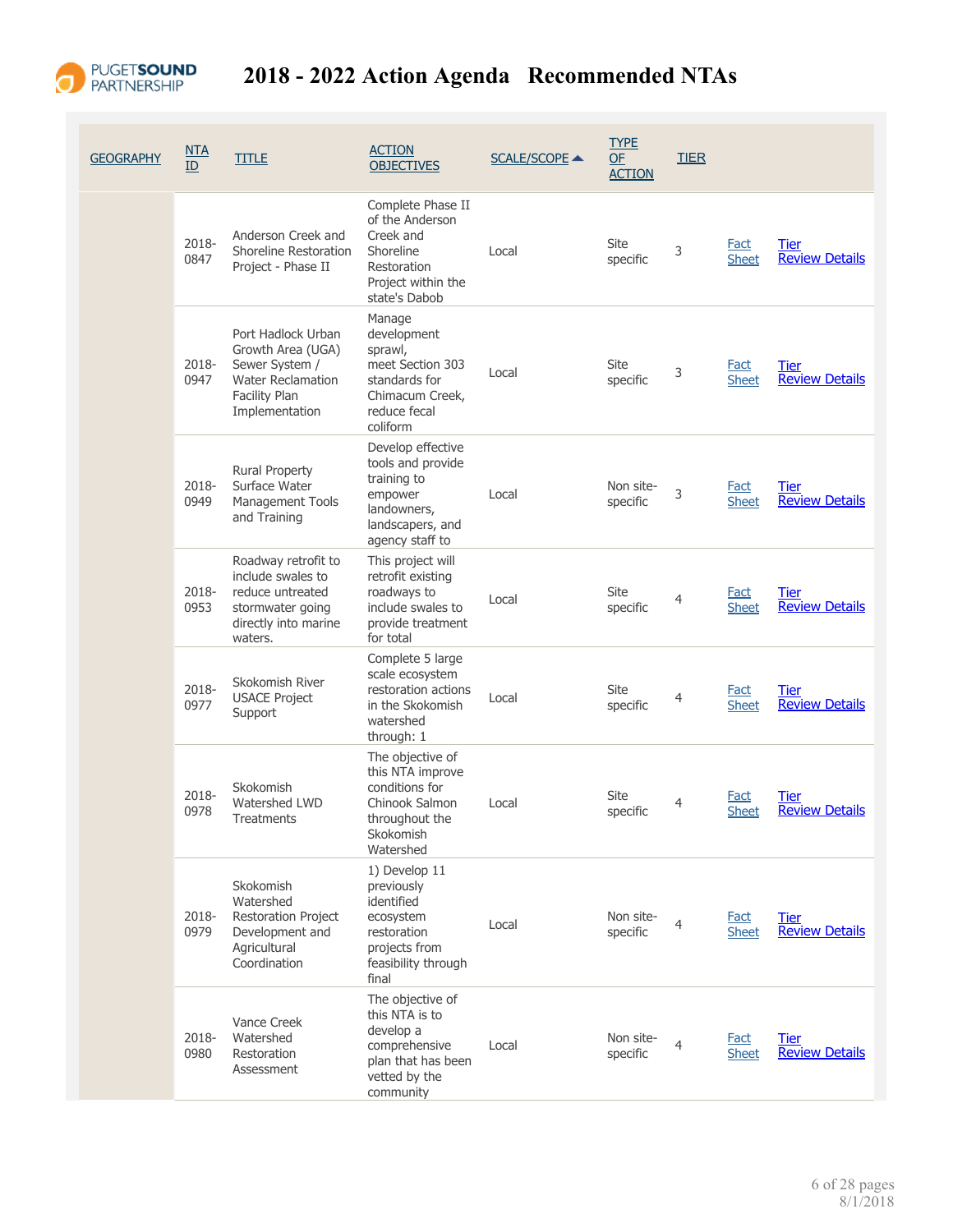

| <b>GEOGRAPHY</b> | NTA<br>ID     | <b>TITLE</b>                                                                                                                                | <b>ACTION</b><br><b>OBJECTIVES</b>                                                                                     | <b>SCALE/SCOPE ▲</b> | <b>TYPE</b><br><b>OF</b><br><b>ACTION</b> | <b>TIER</b> |                             |                                      |
|------------------|---------------|---------------------------------------------------------------------------------------------------------------------------------------------|------------------------------------------------------------------------------------------------------------------------|----------------------|-------------------------------------------|-------------|-----------------------------|--------------------------------------|
|                  | 2018-<br>0085 | Green Shores for<br>Home (GSH) Phase<br>II - Implementation<br>Phase                                                                        | Protect and<br>restore shoreline<br>processes through<br>implementation of<br>Green Shores for<br>Homes, a             | Regional             | Non site-<br>specific                     | 3           | <b>Fact</b><br><b>Sheet</b> | Tier<br><b>Review Details</b>        |
|                  | 2018-<br>0090 | Hydrologic<br>performance<br>monitoring of rain<br>gardens                                                                                  | Detect standing<br>water and<br>overflows at rain<br>gardens. Estimate<br>runoff volume<br>infiltrated into rain       | Regional             | Non site-<br>specific                     | 4           | Fact<br><b>Sheet</b>        | Tier<br><b>Review Details</b>        |
|                  | 2018-<br>0124 | <b>Stormwater Threats</b><br>and Clean Water<br>Strategies to<br>Conserve and<br>Recover Puget Sound<br>Salmon and their<br><b>Habitats</b> | This project will<br>quide stormwater<br>management and<br>species<br>conservation<br>activities in<br>urbanizing      | Regional             | Non site-<br>specific                     | 3           | <b>Fact</b><br><b>Sheet</b> | <b>Tier</b><br><b>Review Details</b> |
|                  | 2018-<br>0142 | Protection and<br>Restoration of<br><b>Shoreline Process:</b><br>Training for<br><b>Shoreline Planners</b><br>and Contractors               | Develop and<br>deliver technical<br>training courses<br>on alternative<br>techniques to<br>address shoreline           | Regional             | Non site-<br>specific                     | 4           | <b>Fact</b><br><b>Sheet</b> | Tier<br><b>Review Details</b>        |
|                  | 2018-<br>0157 | Conservation<br>Reserve<br>Enhancement<br>Program (CREP)<br>Expansion                                                                       | This NTA will<br>expand the<br>Conservation<br>Reserve<br>Enhancement<br>Program (CREP)<br>by identifying and          | Regional             | Site<br>specific                          | 3           | Fact<br><b>Sheet</b>        | Tier<br><b>Review Details</b>        |
|                  | 2018-<br>0158 | <b>Puget Sound</b><br>Livestock<br>Stewardship for<br>Shellfish                                                                             | Conservation<br>Districts will work<br>with partners to<br>focus efforts in<br>identified high<br>priority             | Regional             | Site<br>specific                          | 3           | Fact<br><b>Sheet</b>        | <b>Tier</b><br><b>Review Details</b> |
|                  | 2018-<br>0163 | Puget Sound Estuary<br><b>Restoration Resource</b><br>Guide & Web<br>Platform                                                               | The objective of<br>this NTA is to<br>assemble best<br>available science<br>and lessons<br>learned from large<br>scale | Regional             | Non site-<br>specific                     | 3           | <b>Fact</b><br><b>Sheet</b> | <b>Tier</b><br><b>Review Details</b> |
|                  | 2018-<br>0165 | GSI at scale:<br>Maintenance and<br>inspection of GSI<br>installations in the<br><b>Puget Sound</b>                                         | A key challenge in<br>bringing GSI to<br>scale is<br>understanding<br>why GSI systems<br>fail. This NTA will           | Regional             | Non site-<br>specific                     | 2           | <b>Fact</b><br><b>Sheet</b> | Tier<br><b>Review Details</b>        |
|                  | 2018-<br>0183 | Completing and<br>Maintaining Sound-<br>wide Shore Armor<br>Mapping                                                                         | <b>Update Puget</b><br>Sound shore<br>armor mapping<br>incrementally with<br>the ultimate goal<br>of developing high   | Regional             | Non site-<br>specific                     | 4           | <b>Fact</b><br><b>Sheet</b> | <b>Tier</b><br><b>Review Details</b> |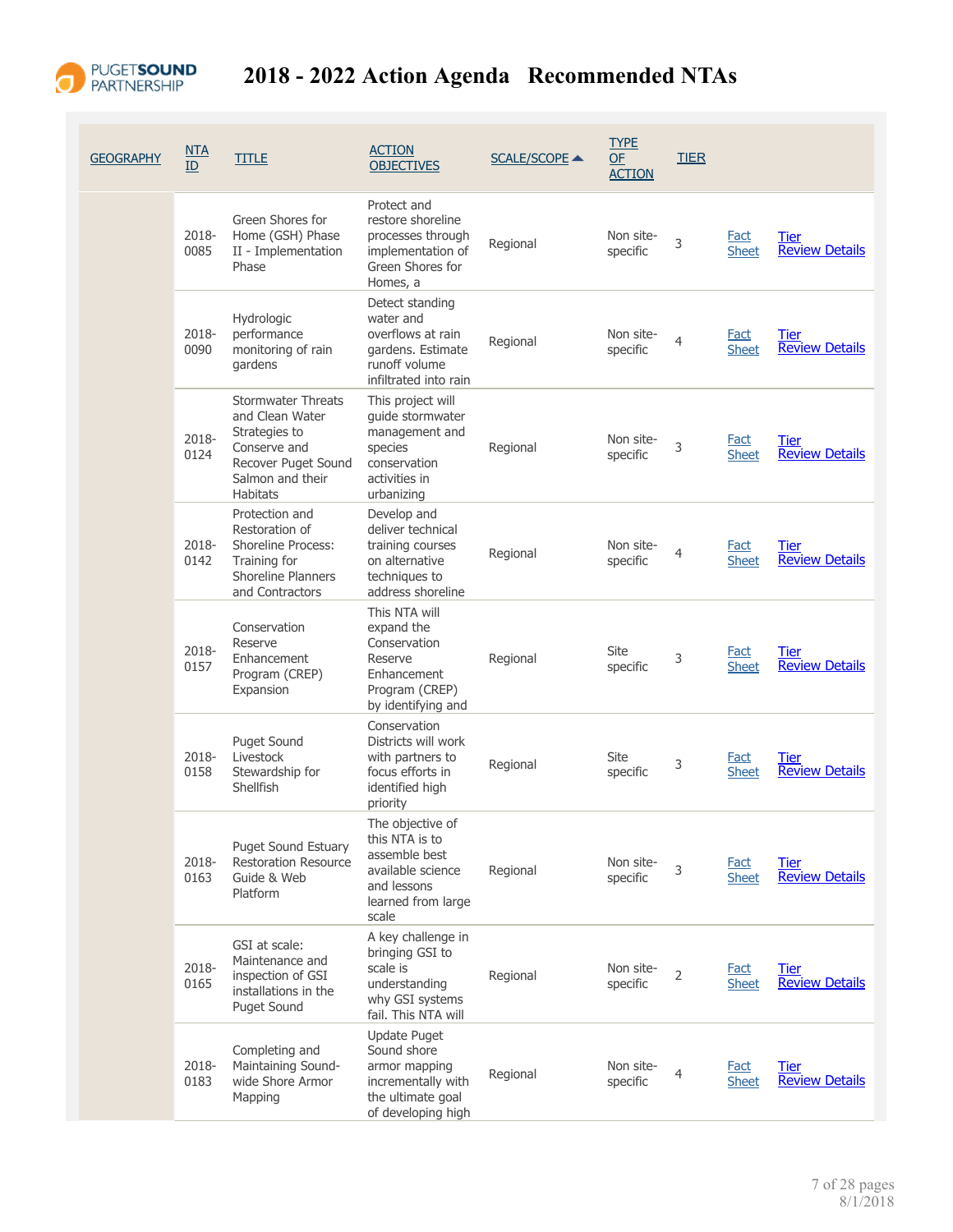

| <b>GEOGRAPHY</b> | NTA<br>ID     | <b>TITLE</b>                                                                                                                                            | <b>ACTION</b><br><b>OBJECTIVES</b>                                                                                        | <b>SCALE/SCOPE ▲</b> | <b>TYPE</b><br><b>OF</b><br><b>ACTION</b> | <b>TIER</b>    |                             |                                      |
|------------------|---------------|---------------------------------------------------------------------------------------------------------------------------------------------------------|---------------------------------------------------------------------------------------------------------------------------|----------------------|-------------------------------------------|----------------|-----------------------------|--------------------------------------|
|                  | 2018-<br>0187 | Barrier Spit and<br><b>Associated Coastal</b><br><b>Wetland Dynamics</b>                                                                                | Geormorphic<br>change to barrier<br>beach (large spit)<br>complexes will be<br>analyzed to<br>document trends<br>in       | Regional             | Non site-<br>specific                     | 3              | <b>Fact</b><br><b>Sheet</b> | <b>Tier</b><br><b>Review Details</b> |
|                  | 2018-<br>0193 | Urban and Rural<br><b>Residential Forest</b><br>Health Management<br>and Stewardship to<br>reduce Stormwater<br>Runoff impacts to<br><b>Puget Sound</b> | Increase capacity<br>to manage<br>stormwater runoff<br>and improve<br>stream health<br>reducing toxics<br>from            | Regional             | Site<br>specific                          | 3              | <b>Fact</b><br><b>Sheet</b> | <u>Tier</u><br><b>Review Details</b> |
|                  | 2018-<br>0201 | Regional In-stream<br>Flow Coordination for<br>Watershed<br>Restoration and<br>Enhancement<br>Planning                                                  | The objective for<br>this NTA is to<br>enable<br>communication,<br>support, and<br>actions across the<br>watersheds       | Regional             | Non site-<br>specific                     | 4              | <b>Fact</b><br><b>Sheet</b> | Tier<br><b>Review Details</b>        |
|                  | 2018-<br>0204 | Assess impacts and<br>develop strategies to<br>reduce impacts from<br>forestry on<br>freshwater quality                                                 | The objective is to<br>assess impacts of<br>working forests on<br>freshwater quality<br>and the B-IBI<br>indicator        | Regional             | Non site-<br>specific                     | 3              | <b>Fact</b><br><b>Sheet</b> | Tier<br><b>Review Details</b>        |
|                  | 2018-<br>0205 | Shore Stewards                                                                                                                                          | The Shore<br>Stewards program<br>protects and<br>improves water<br>quality and<br>shoreline function<br>by using          | Regional             | Non site-<br>specific                     | 3              | <b>Fact</b><br><b>Sheet</b> | Tier<br><b>Review Details</b>        |
|                  | 2018-<br>0208 | MyCoast: The<br>Statewide Citizen<br><b>Science Reporting</b><br>APP.                                                                                   | Launch a<br>statewide mobile<br>APP to capture<br>public reports of<br>marine debris,<br>creosote, shoreline              | Regional             | Site<br>specific                          | 2              | <b>Fact</b><br><b>Sheet</b> | <b>Tier</b><br><b>Review Details</b> |
|                  | 2018-<br>0212 | Enhanced<br>Stormwater System<br>Maintenance for<br>Mitigation                                                                                          | Enhanced<br>maintenance<br>practices such as<br>system cleaning<br>and street<br>sweeping have<br>been<br>demonstrated by | Regional             | Non site-<br>specific                     | $\overline{4}$ | <b>Fact</b><br><b>Sheet</b> | Tier<br><b>Review Details</b>        |
|                  | 2018-<br>0219 | Shoreline Restoration<br>Effectiveness<br>Monitoring                                                                                                    | Conduct<br>monitoring<br>activities for three<br>years at 25 to 30<br>sites to contribute<br>to a robust<br>database      | Regional             | Site<br>specific                          | 4              | <b>Fact</b><br><b>Sheet</b> | <b>Tier</b><br><b>Review Details</b> |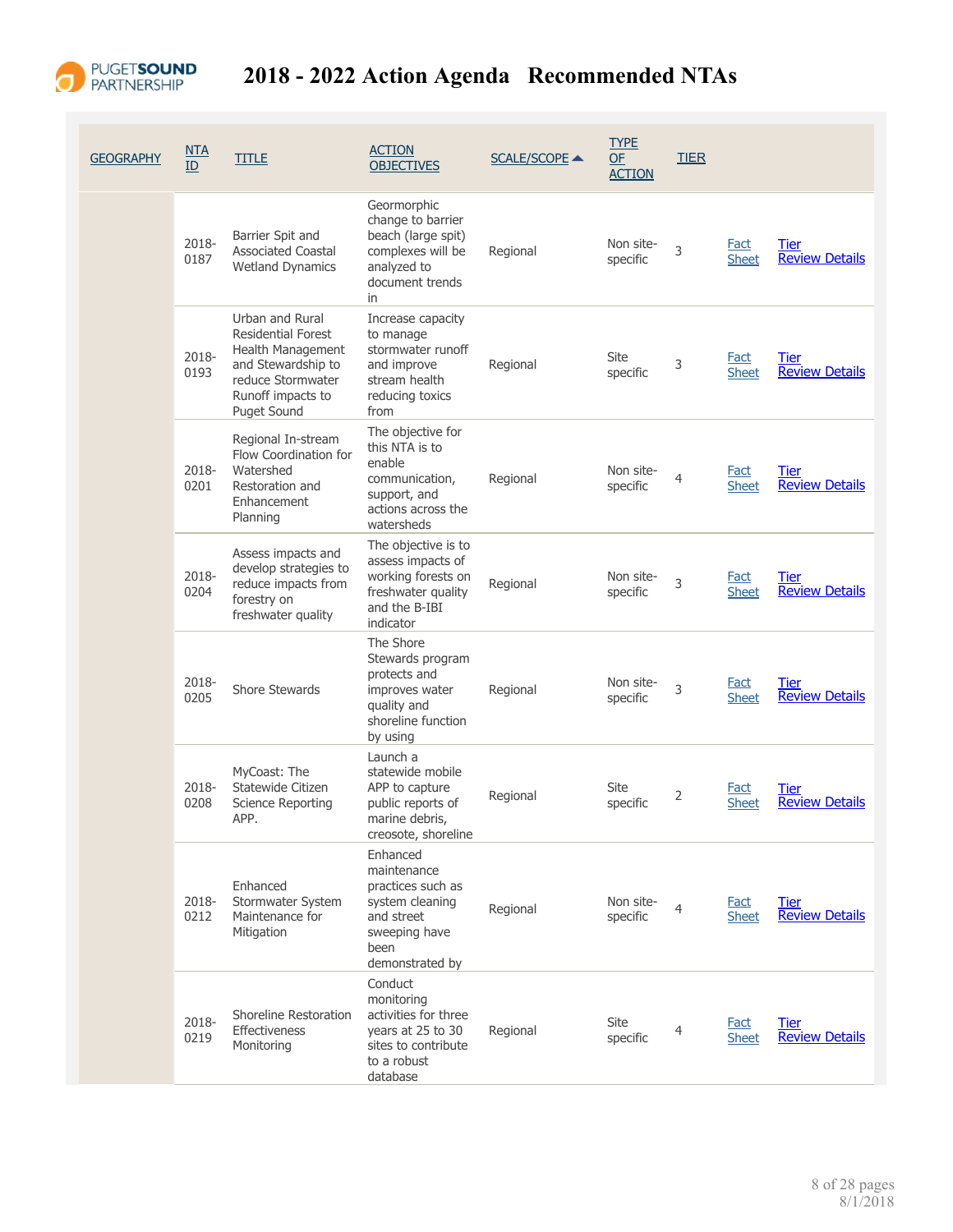

| <b>GEOGRAPHY</b> | <u>NTA</u><br>ID | <b>TITLE</b>                                                                                                                                               | <b>ACTION</b><br><b>OBJECTIVES</b>                                                                                            | <b>SCALE/SCOPE ▲</b> | <b>TYPE</b><br>OF<br><b>ACTION</b> | <b>TIER</b> |                             |                                      |
|------------------|------------------|------------------------------------------------------------------------------------------------------------------------------------------------------------|-------------------------------------------------------------------------------------------------------------------------------|----------------------|------------------------------------|-------------|-----------------------------|--------------------------------------|
|                  | 2018-<br>0220    | Assessment of Bluff<br>Recession Rates in<br>Puget Sound:<br>Implications for the<br>Prioritization and<br>Design of<br>Restoration Projects<br>(Phase 2)  | To better<br>understand the<br>rates, ranges, and<br>drivers of long-<br>term bluff<br>recession in the<br><b>Puget Sound</b> | Regional             | Non site-<br>specific              | 4           | <b>Fact</b><br><b>Sheet</b> | Tier<br><b>Review Details</b>        |
|                  | 2018-<br>0227    | A Guide to<br>Streamside Living                                                                                                                            | ♦ Promote<br>protection of<br>riparian habitat,<br>benefiting salmon<br>and reducing<br>invasive weeds;<br>♦ Increase         | Regional             | Non site-<br>specific              | 3           | <b>Fact</b><br><b>Sheet</b> | Tier<br><b>Review Details</b>        |
|                  | 2018-<br>0229    | Simulate Summer<br>Streamflows in<br>Response to<br>Groundwater<br>Pumping and<br><b>Climatic Effects</b>                                                  | 1. Simulate the<br>effects on summer<br>streamflows<br>resulting from<br>multiple scenarios<br>of groundwater                 | Regional             | Non site-<br>specific              | 4           | Fact<br><b>Sheet</b>        | Tier<br><b>Review Details</b>        |
|                  | 2018-<br>0232    | Fish barrier<br>correction                                                                                                                                 | DNR will prioritize<br>22 possible fish<br>barriers in the<br><b>Puget Sound Basin</b><br>and remediate 2<br>on Forest        | Regional             | Site<br>specific                   | 2           | Fact<br><b>Sheet</b>        | Tier<br><b>Review Details</b>        |
|                  | 2018-<br>0233    | Develop a Non-Fish<br><b>Stream Crossing</b><br>Database and pilot<br>projects that address<br>Climate Change.                                             | This NTA will<br>expand our<br>database and<br>modify our re-<br>evaluation<br>program to include<br>all DNR's stream         | Regional             | Non site-<br>specific              | 4           | Fact<br><b>Sheet</b>        | <u>Tier</u><br><b>Review Details</b> |
|                  | 2018-<br>0234    | Update stream-<br>crossing BMPs and<br>develop guidelines to<br>address climate<br>change and sediment<br>delivery.                                        | Develop new or<br>improved<br>guidelines,<br>recommendations,<br>and BMPs to<br>address climate<br>change and<br>sediment     | Regional             | Non site-<br>specific              | 4           | Fact<br><b>Sheet</b>        | <u>Tier</u><br><b>Review Details</b> |
|                  | 2018-<br>0242    | Puget Sound Sand<br>Lance Habitat<br>Characterization and<br>Mapping                                                                                       | Document and<br>characterize the<br>physical attributes,<br>distribution, and<br>temporal use of 1)<br>Sand Lance             | Regional             | Non site-<br>specific              | 4           | <b>Fact</b><br><b>Sheet</b> | Tier<br><b>Review Details</b>        |
|                  | 2018-<br>0243    | Development of<br><b>Chemical Indicators</b><br>to Detect, Track and<br>Assess Treatment of<br>Novel and Emerging<br><b>Toxic Stormwater</b><br>Pollutants | Objectives are:<br>Detect and<br>quantify a suite of<br>chemical indicators<br>that represent<br>novel and<br>emerging        | Regional             | Non site-<br>specific              | 4           | <b>Fact</b><br><b>Sheet</b> | Tier<br><b>Review Details</b>        |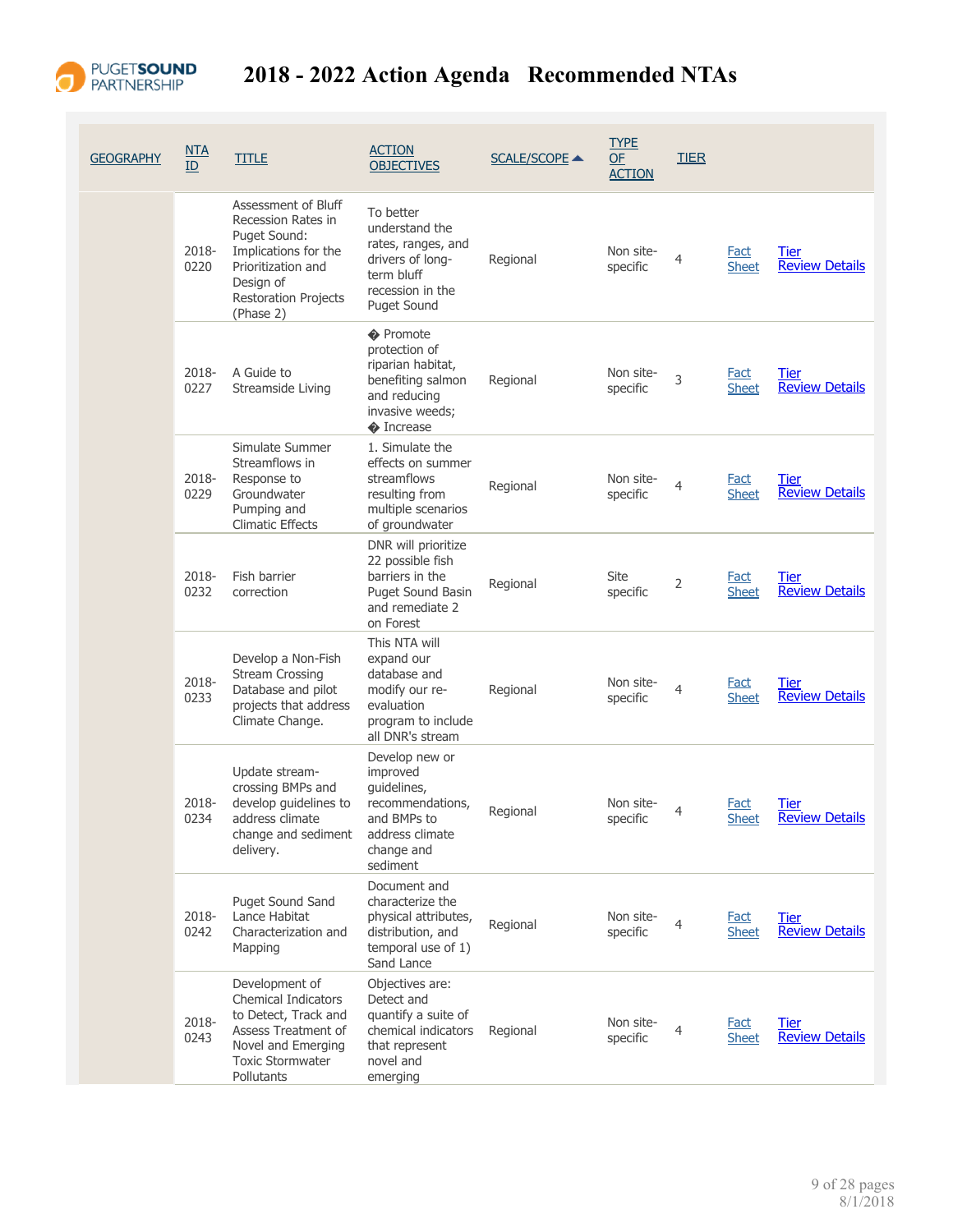

| <b>GEOGRAPHY</b> | <u>NTA</u><br>ID | <b>TITLE</b>                                                                                                                                                                                | <b>ACTION</b><br><b>OBJECTIVES</b>                                                                                           | <b>SCALE/SCOPE ▲</b> | <b>TYPE</b><br>OF<br><b>ACTION</b> | <b>TIER</b>    |                             |                                      |
|------------------|------------------|---------------------------------------------------------------------------------------------------------------------------------------------------------------------------------------------|------------------------------------------------------------------------------------------------------------------------------|----------------------|------------------------------------|----------------|-----------------------------|--------------------------------------|
|                  | 2018-<br>0246    | Riparian Restoration<br>Throughout the<br>Greater Puget Sound                                                                                                                               | The overarching<br>goal of this NTA is<br>to expand on non-<br>CREP efforts to<br>restore and<br>protect naturally           | Regional             | <b>Site</b><br>specific            | $\overline{4}$ | Fact<br><b>Sheet</b>        | <b>Tier</b><br><b>Review Details</b> |
|                  | 2018-<br>0265    | Implement incentives<br>to encourage soft-<br>shore protection<br>techniques vs. hard<br>armoring by<br>improving permitting<br>processes for<br>appropriate marine<br>soft-shore projects. | This NTA is<br>intended to<br>incentivize marine<br>shoreline<br>protection and<br>restoration and<br>encourage the          | Regional             | Non site-<br>specific              | 4              | Fact<br><b>Sheet</b>        | Tier<br><b>Review Details</b>        |
|                  | 2018-<br>0266    | Development of a<br>residential shoreline<br>loan program to<br>provide financial<br>incentive for removal<br>or modification of<br>shoreline armoring<br>on private property               | Develop a self-<br>sustaining<br>Revolving Loan<br>Fund (RLF)<br>program to<br>provide<br>homeowners with<br>low-interest    | Regional             | Non site-<br>specific              | 4              | <b>Fact</b><br><b>Sheet</b> | Tier<br><b>Review Details</b>        |
|                  | 2018-<br>0279    | Puget Sound Stream<br>Thermalscape                                                                                                                                                          | A high-resolution<br>statistical model of<br>temperature for<br>streams draining<br>into Puget Sound<br>will be              | Regional             | Non site-<br>specific              | 3              | <b>Fact</b><br><b>Sheet</b> | Tier<br><b>Review Details</b>        |
|                  | 2018-<br>0281    | <b>Puget Sound</b><br>Conservation<br><b>Districts Engineering</b><br>Support for Habitat<br>Restoration                                                                                    | The objective of<br>this NTA is to<br>expand the<br>capacity of the<br><b>Puget Sound</b><br>Conservation<br>Districts (PSCD | Regional             | Site<br>specific                   | 3              | Fact<br><b>Sheet</b>        | Tier<br><b>Review Details</b>        |
|                  | 2018-<br>0293    | Building Green Cities,<br>Phase 2                                                                                                                                                           | Determine what<br>incentives<br>(outlined in WA<br>Commerce's<br><b>Building Green</b><br>Cities Guidance<br>document) work  | Regional             | Non site-<br>specific              | 3              | <b>Fact</b><br><b>Sheet</b> | <b>Tier</b><br><b>Review Details</b> |
|                  | 2018-<br>0303    | BMPs for stormwater<br>outfalls                                                                                                                                                             | Outfall inventory:<br>representative<br>outfall case<br>studies.<br>Develop guidance<br>to help determine<br>water           | Regional             | Non site-<br>specific              | $\overline{2}$ | <b>Fact</b><br><b>Sheet</b> | <b>Tier</b><br><b>Review Details</b> |
|                  | 2018-<br>0311    | Green Stormwater<br>Infrastructure<br>Incentive Program<br>for Unincorporated<br>Areas                                                                                                      | Establish a SWM-<br>funded incentive<br>program to<br>encourage<br>unincorporated<br>private property<br>owners to           | Regional             | Non site-<br>specific              | 3              | <b>Fact</b><br><b>Sheet</b> | <b>Tier</b><br><b>Review Details</b> |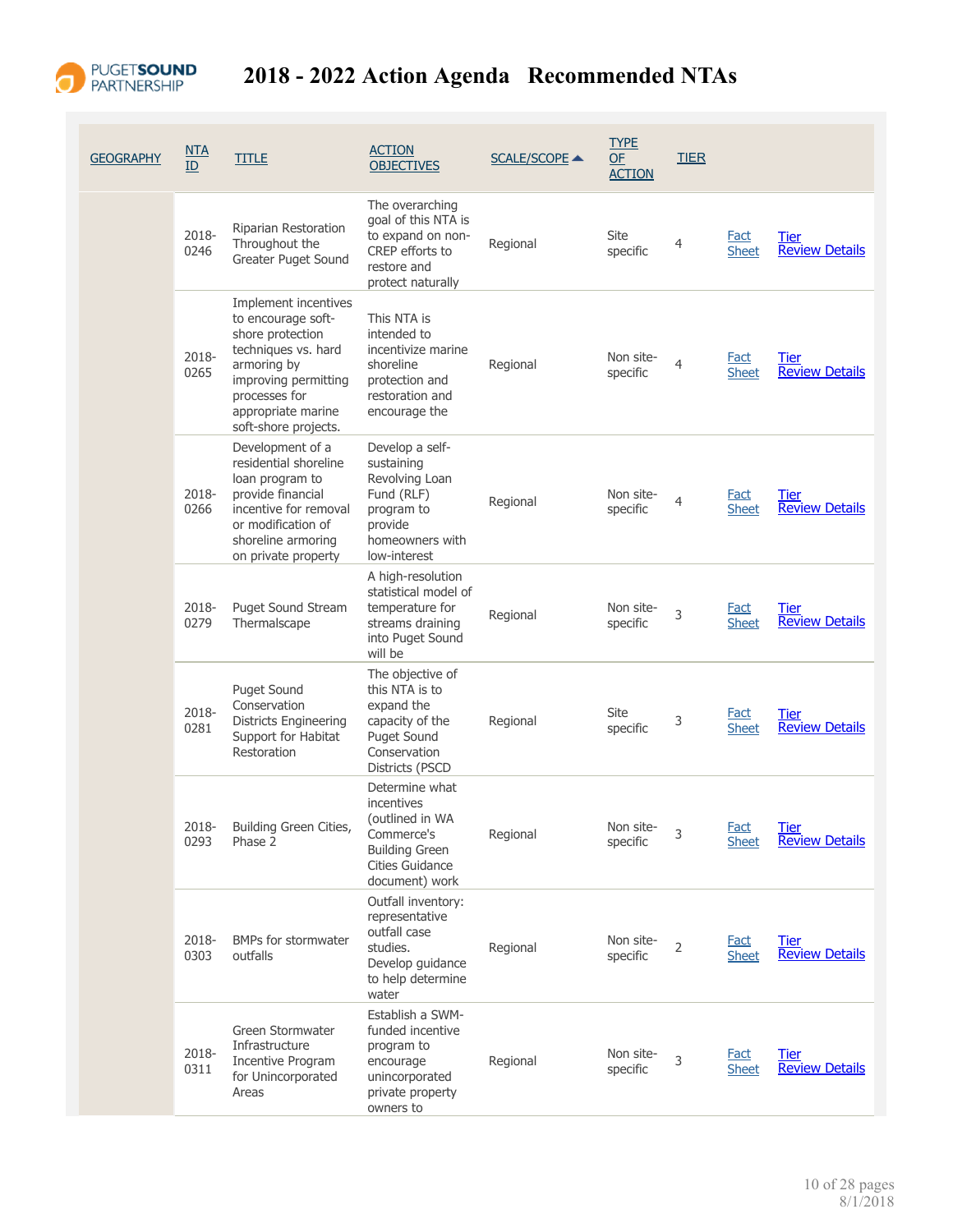

| <b>GEOGRAPHY</b> | NTA<br>ID     | <b>TITLE</b>                                                                                                                                                                      | <b>ACTION</b><br><b>OBJECTIVES</b>                                                                                     | <b>SCALE/SCOPE ▲</b> | <b>TYPE</b><br><b>OF</b><br><b>ACTION</b> | <b>TIER</b>    |                             |                                      |
|------------------|---------------|-----------------------------------------------------------------------------------------------------------------------------------------------------------------------------------|------------------------------------------------------------------------------------------------------------------------|----------------------|-------------------------------------------|----------------|-----------------------------|--------------------------------------|
|                  | 2018-<br>0312 | Flow Monitoring in<br>MS4                                                                                                                                                         | Monitor King<br>County's Municipal<br>Separate Storm<br>Sewer System for<br>flow and turbidity<br>to increase          | Regional             | Non site-<br>specific                     | 3              | Fact<br><b>Sheet</b>        | <b>Tier</b><br><b>Review Details</b> |
|                  | 2018-<br>0319 | Habitat Value of<br>Large Wood in Soft<br>Shore Techniques                                                                                                                        | Soft shore<br>techniques are<br>becoming common<br>at beaches in<br>Puget Sound, yet<br>we lack a clear                | Regional             | Non site-<br>specific                     | 4              | Fact<br><b>Sheet</b>        | Tier<br><b>Review Details</b>        |
|                  | 2018-<br>0321 | Developing a Natural<br><b>Resources Asset</b><br>Management<br>Program                                                                                                           | This action<br>proposes to create<br>a natural<br>resources asset<br>management<br>program to assist<br>local          | Regional             | Non site-<br>specific                     | 4              | <b>Fact</b><br><b>Sheet</b> | Tier<br><b>Review Details</b>        |
|                  | 2018-<br>0327 | <b>Puget Sound Critical</b><br>Areas Monitoring and<br>Adaptive<br>Management<br>Program                                                                                          | State agencies will<br>technically assist<br>local governments<br>with monitoring<br>the effectiveness<br>of their     | Regional             | Non site-<br>specific                     | 3              | <b>Fact</b><br><b>Sheet</b> | <b>Tier</b><br><b>Review Details</b> |
|                  | 2018-<br>0335 | Evaluation of<br>Exposure to<br><b>Endocrine Disrupting</b><br>Compounds in<br><b>Marine Mussels</b><br>through a<br>Combination of<br>Chemical and<br><b>Biological Measures</b> | To evaluate both<br>the exposures and<br>responses to<br>Endocrine<br>Disrupting<br>Compounds in<br>marine mussels, to | Regional             | Site<br>specific                          | $\overline{4}$ | <b>Fact</b><br><b>Sheet</b> | Tier<br><b>Review Details</b>        |
|                  | 2018-<br>0339 | Evaluation of Retrofit<br><b>Funding Strategies</b>                                                                                                                               | Study strategies to<br>fund retrofit<br>projects critical to<br>restoration of KC<br>streams. The<br>study will        | Regional             | Non site-<br>specific                     | 2              | <b>Fact</b><br><b>Sheet</b> | Tier<br><b>Review Details</b>        |
|                  | 2018-<br>0352 | <b>Technical Leadership</b><br>for Developing an<br>Implementation<br>Strategy for Summer<br><b>Stream Flows</b>                                                                  | The overall<br>objective is to<br>provide technical<br>leadership to an<br>Implementation<br>Strategy Team on<br>the   | Regional             | Non site-<br>specific                     | 4              | <b>Fact</b><br><b>Sheet</b> | <b>Tier</b><br><b>Review Details</b> |
|                  | 2018-<br>0354 | Effect of a<br>neonicotinoid<br>mixture on the<br>aquatic invertebrate<br>community                                                                                               | Neonicotinoids are<br>widely used<br>insecticides that<br>may contaminate<br>water bodies via<br>drift, runoff or      | Regional             | Non site-<br>specific                     | 4              | <b>Fact</b><br><b>Sheet</b> | <b>Tier</b><br><b>Review Details</b> |
|                  | 2018-<br>0357 | Puget Sound<br><b>Integrated Coastal</b><br>Flooding Modeling<br>and Mapping using<br>the USGS Coastal<br>Storm Modeling<br>System (PS-CoSMoS)                                    | The objectives of<br>this NTA are to<br>build on the 50-m-<br>resolution storm-<br>driven regional<br>coastal wind     | Regional             | Non site-<br>specific                     | $\overline{4}$ | <b>Fact</b><br><b>Sheet</b> | <b>Tier</b><br><b>Review Details</b> |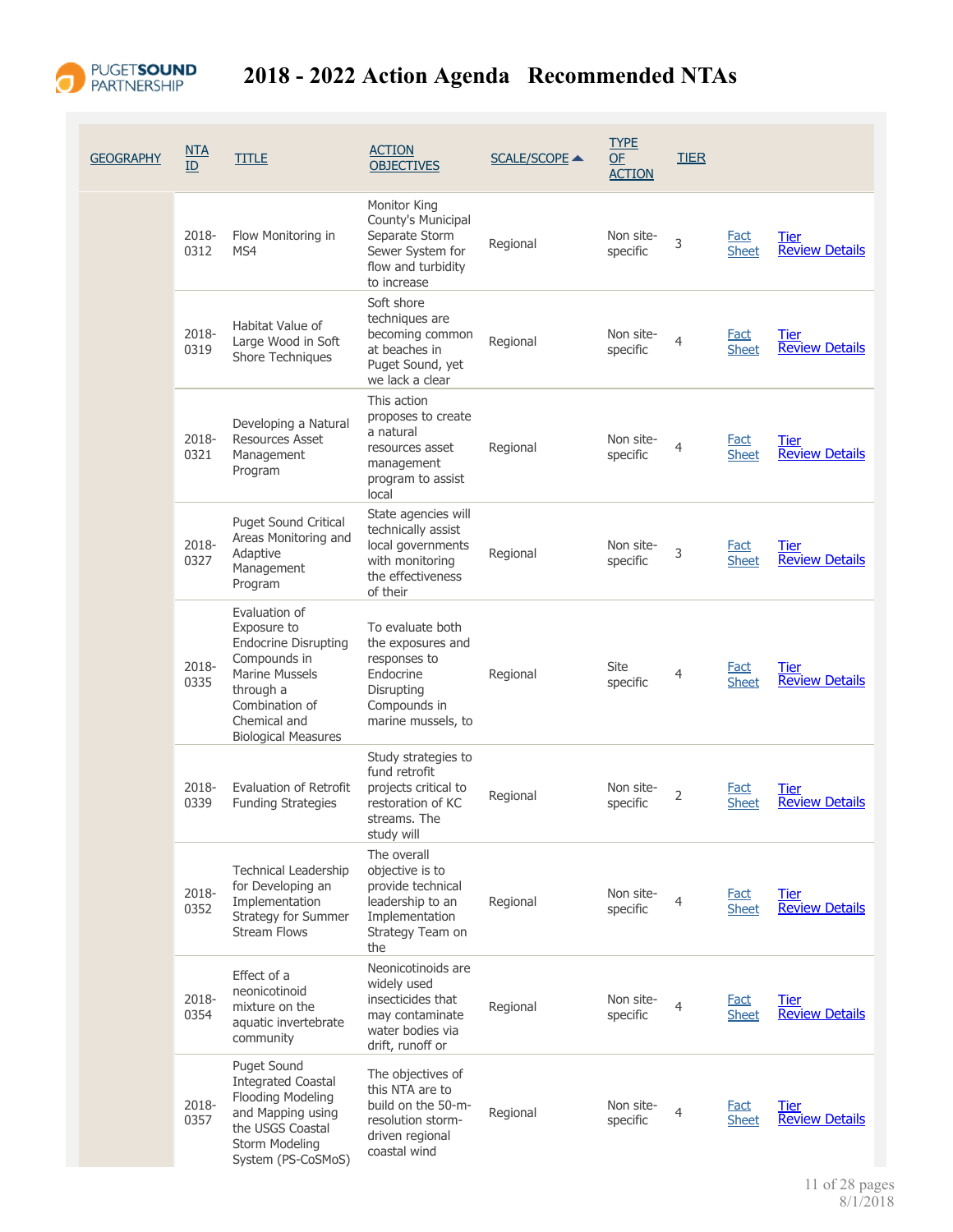

| GEOGRAPHY | NTA<br>ID     | <b>TITLE</b>                                                                                                                                                     | <b>ACTION</b><br><b>OBJECTIVES</b>                                                                                     | <b>SCALE/SCOPE ▲</b> | <b>TYPE</b><br><b>OF</b><br><b>ACTION</b> | <b>TIER</b>    |                             |                                      |
|-----------|---------------|------------------------------------------------------------------------------------------------------------------------------------------------------------------|------------------------------------------------------------------------------------------------------------------------|----------------------|-------------------------------------------|----------------|-----------------------------|--------------------------------------|
|           | 2018-<br>0359 | Groundwater<br>Availability for<br>Summer Low Flows                                                                                                              | Current/future<br>monthly<br>groundwater<br>budgets of<br>recharge, water<br>use, and<br>groundwater<br>discharge are  | Regional             | Non site-<br>specific                     | 3              | <u>Fact</u><br><b>Sheet</b> | <u>Tier</u><br><b>Review Details</b> |
|           | 2018-<br>0365 | Accelerate<br>development and<br>implementation of<br>innovative water<br>treatment<br>technologies                                                              | To accelerate the<br>pace and success<br>of water treatment<br>technology<br>development and<br>implementation by      | Regional             | Non site-<br>specific                     | $\overline{2}$ | <b>Fact</b><br><b>Sheet</b> | Tier<br><b>Review Details</b>        |
|           | 2018-<br>0366 | Development of a<br><b>Washington State</b><br>Stormwater<br>Resources Library                                                                                   | Develop a user-<br>friendly<br>Stormwater<br>Resources Library<br>that will serve as a<br>formal system to<br>collect  | Regional             | Non site-<br>specific                     | $\overline{2}$ | <b>Fact</b><br><b>Sheet</b> | <b>Tier</b><br><b>Review Details</b> |
|           | 2018-<br>0373 | Don't Drip and Drive<br>: Vehicle Leaks<br>Education and<br>Behavior Change<br>Program                                                                           | Prevent toxic<br>chemicals such as<br>PAHs from<br>entering Puget<br>Sound by using<br>social marketing to<br>increase | Regional             | Non site-<br>specific                     | 4              | Fact<br><b>Sheet</b>        | Tier<br><b>Review Details</b>        |
|           | 2018-<br>0378 | Predation by<br>Resident Chinook<br>and Coho in Puget<br>Sound                                                                                                   | Estimate growth &<br>predation by<br>resident Chinook &<br>Coho salmon on<br>juvenile Chinook.<br>Estimate             | Regional             | Non site-<br>specific                     | 3              | <b>Fact</b><br><b>Sheet</b> | Tier<br><b>Review Details</b>        |
|           | 2018-<br>0403 | Municipal<br>Stormwater Pollution<br>Accountability<br>Project                                                                                                   | Reduce municipal<br>stormwater<br>pollution to Puget<br>Sound by using<br>education,<br>outreach,<br>recognition       | Regional             | Non site-<br>specific                     |                | Fact<br><b>Sheet</b>        | <b>Tier</b><br><b>Review Details</b> |
|           | 2018-<br>0418 | Puget Sound<br>Conservation<br>Districts: Regional<br>Shoreline Program<br>Expansion                                                                             | This action<br>reduces armor<br>demand &<br>protects nearshore<br>habitat/processes.<br>12 Puget Sound                 | Regional             | <b>Site</b><br>specific                   | 3              | <b>Fact</b><br><b>Sheet</b> | <b>Tier</b><br><b>Review Details</b> |
|           | 2018-<br>0427 | Addressing Ocean<br>Acidification in<br>Washington:<br>Monitoring,<br>Forecasting,<br><b>Biological Response</b><br>Experiments, and<br>Regional<br>Coordination | The Washington<br>Ocean Acidification<br>Center serves the<br>entire state to<br>advance the<br>science of ocean       | Regional             | Site<br>specific                          | 3              | <b>Fact</b><br><b>Sheet</b> | Tier<br><b>Review Details</b>        |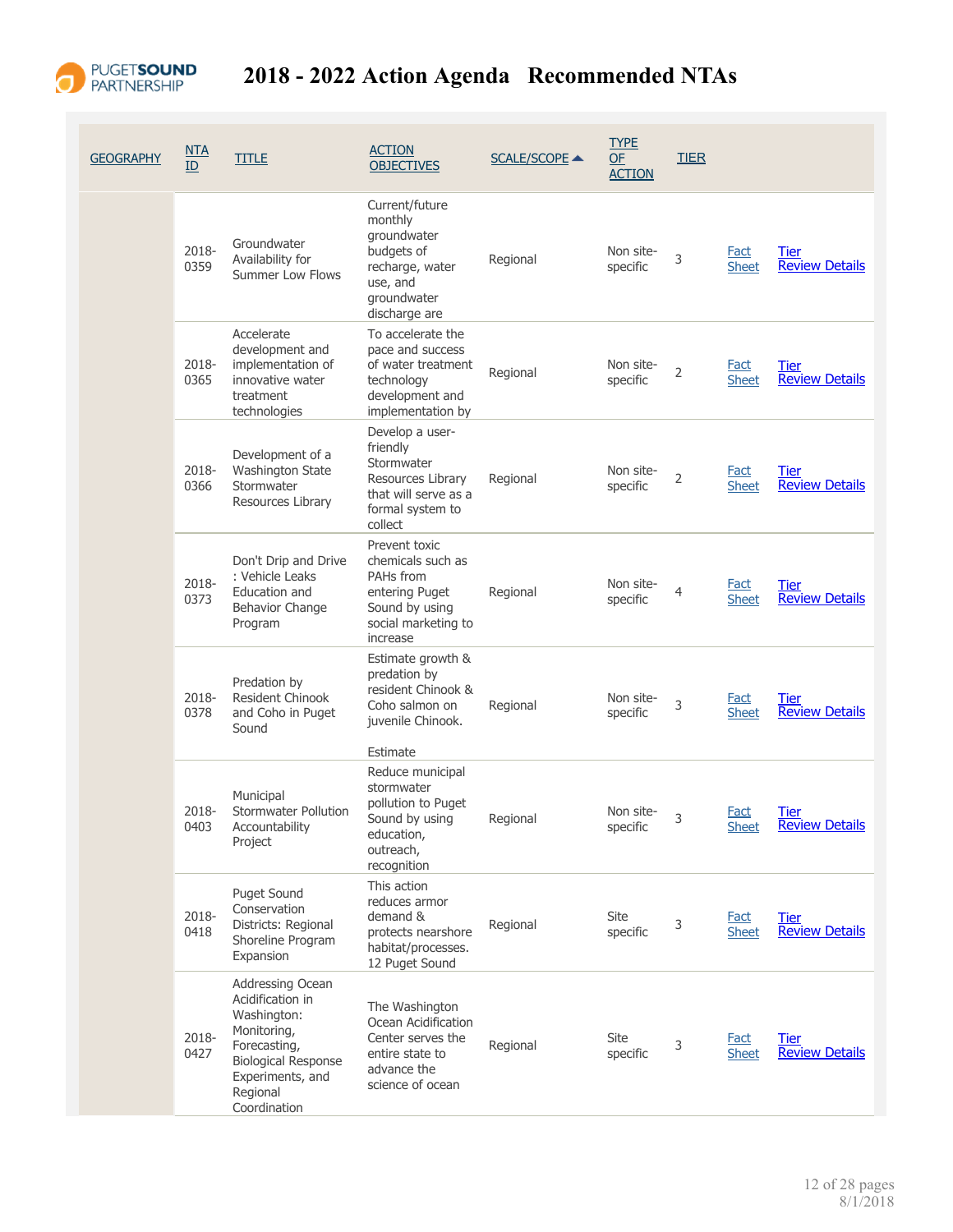

| <b>GEOGRAPHY</b> | $NTA$<br>ID   | <b>TITLE</b>                                                                                                                                                                                                                                                                                      | <b>ACTION</b><br><b>OBJECTIVES</b>                                                                                   | <b>SCALE/SCOPE ▲</b> | <b>TYPE</b><br>$OF$<br><b>ACTION</b> | <b>TIER</b> |                             |                                      |
|------------------|---------------|---------------------------------------------------------------------------------------------------------------------------------------------------------------------------------------------------------------------------------------------------------------------------------------------------|----------------------------------------------------------------------------------------------------------------------|----------------------|--------------------------------------|-------------|-----------------------------|--------------------------------------|
|                  | 2018-<br>0433 | Implement a No<br>Discharge Zone<br>within Puget Sound                                                                                                                                                                                                                                            | Increase pumpout<br>options for<br>commercial<br>vessels.<br>Increase boater<br>awareness of NDZ<br>requirements and | Regional             | Non site-<br>specific                | 4           | <b>Fact</b><br><b>Sheet</b> | Tier<br><b>Review Details</b>        |
|                  | 2018-<br>0436 | National<br>Hydrography Dataset<br>Update: Correct<br>mapped stream<br>locations as a first<br>step in the<br>development of a<br>shared prioritization<br>tool to better<br>coordinate plans and<br>actions among<br>agencies, across all<br>levels of<br>government, and the<br>private sector. | Utilize 20+ years<br>of stream survey<br>records to correct<br>the National<br>Hydrography<br>Dataset. Support       | Regional             | Non site-<br>specific                | 4           | <b>Fact</b><br><b>Sheet</b> | <b>Tier</b><br><b>Review Details</b> |
|                  | 2018-<br>0440 | Uncertainty Fellow -<br>Addressing priority<br>analysis gaps in<br>support of the<br>development and<br>execution of<br>Implementation<br><b>Strategies</b>                                                                                                                                       | To resolve key<br>uncertainties<br>through the<br>focused analysis of<br>existing data and<br>information in         | Regional             | Non site-<br>specific                | 3           | <b>Fact</b><br><b>Sheet</b> | Tier<br><b>Review Details</b>        |
|                  | 2018-<br>0442 | Effectiveness of<br>regulatory mitigation<br>to preserve critical<br>salmon habitat in<br><b>Puget Sound</b>                                                                                                                                                                                      | Inventory and<br>review past and<br>current nearshore<br>mitigation projects<br>related to critical<br>salmon        | Regional             | Site<br>specific                     | 4           | Fact<br><b>Sheet</b>        | Tier<br><b>Review Details</b>        |
|                  | 2018-<br>0444 | Determining<br>seasonality in<br>nutrient cycling,<br>organic-matter<br>mineralization,<br>alkalinity fluxes, and<br>oxygen consumption<br>rates in Puget Sound<br>sediments.                                                                                                                     | Determining<br>seasonality in<br>nutrient cycling,<br>organic-matter<br>mineralization,<br>alkalinity fluxes,<br>and | Regional             | Non site-<br>specific                | 3           | <u>Fact</u><br><b>Sheet</b> | Tier<br><b>Review Details</b>        |
|                  | 2018-<br>0445 | Making a<br>comprehensive set of<br>stream biological<br>metrics publically<br>available.                                                                                                                                                                                                         | 1) Report a<br>comprehensive<br>suite of stream<br>biological metrics<br>for invertebrates,<br>periphyton, and       | Regional             | Non site-<br>specific                | 3           | Fact<br><b>Sheet</b>        | <b>Tier</b><br><b>Review Details</b> |
|                  | 2018-<br>0446 | The Beach<br>Environmental<br>Assessment,<br>Communication, and<br>Health (BEACH)<br>Program Bacterial<br>Assessment at<br><b>Recreational Swim</b><br>and Shellfish<br><b>Beaches</b>                                                                                                            | Maintain and<br>improve bacterial<br>water quality at<br>select recreational<br>shellfish beaches<br>by identifying  | Regional             | Site<br>specific                     | 3           | <b>Fact</b><br><b>Sheet</b> | Tier<br><b>Review Details</b>        |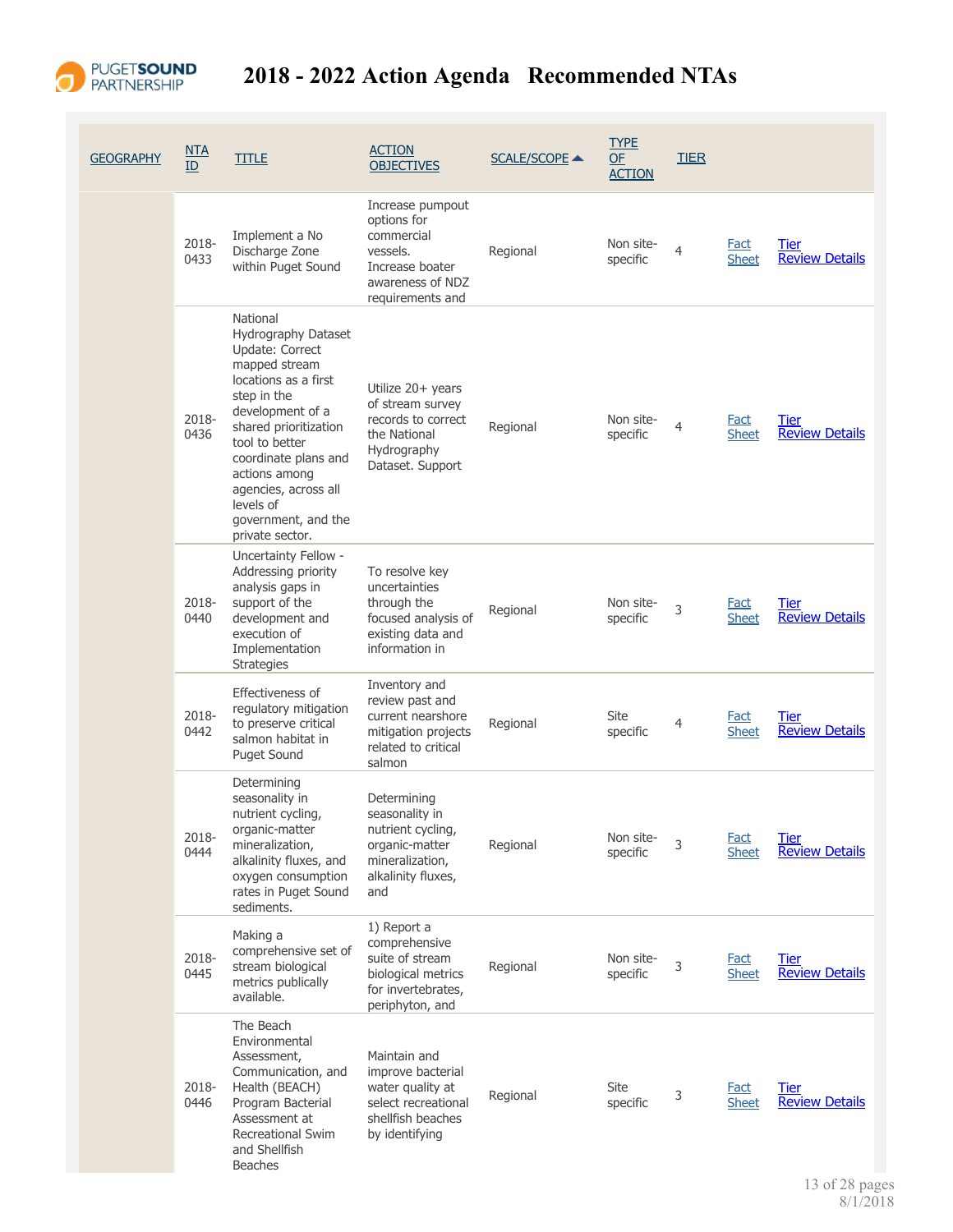

| <b>GEOGRAPHY</b> | <u>NTA</u><br>ID | <b>TITLE</b>                                                                                                                                                                                                             | <b>ACTION</b><br><b>OBJECTIVES</b>                                                                                             | <b>SCALE/SCOPE ▲</b> | <b>TYPE</b><br>OF<br><b>ACTION</b> | <b>TIER</b>    |                             |                                      |
|------------------|------------------|--------------------------------------------------------------------------------------------------------------------------------------------------------------------------------------------------------------------------|--------------------------------------------------------------------------------------------------------------------------------|----------------------|------------------------------------|----------------|-----------------------------|--------------------------------------|
|                  | 2018-<br>0448    | Respiration<br>measurements in the<br>Salish Sea                                                                                                                                                                         | Data collection for<br>this project takes<br>advantage of boat<br>cruises for an<br>existing funded<br>study, at               | Regional             | Site<br>specific                   | 3              | Fact<br><b>Sheet</b>        | Tier<br><b>Review Details</b>        |
|                  | 2018-<br>0450    | <b>Puget Sound</b><br>Watershed<br>Continuous Nitrogen<br>Monitoring                                                                                                                                                     | To produce an<br>continuous dataset<br>required to reduce<br>uncertainty of<br>modeling<br>scenarios of non-<br>point          | Regional             | Non site-<br>specific              | 4              | <b>Fact</b><br><b>Sheet</b> | Tier<br><b>Review Details</b>        |
|                  | 2018-<br>0460    | Novel and Emerging<br>Contaminant<br>Detection and Source<br>Identification in<br>Water, Fish and<br>Shellfish                                                                                                           | Our objective is to<br>identify sources<br>and apportion<br>pollutant loads<br>from stormwater<br>by surveying                 | Regional             | Non site-<br>specific              | 3              | <b>Fact</b><br><b>Sheet</b> | Tier<br><b>Review Details</b>        |
|                  | 2018-<br>0464    | Identification of a<br>marker of fecal<br>bacterial<br>contamination from<br>raccoons.                                                                                                                                   | To identify a<br>marker of fecal<br>bacteria<br>contamination of<br>raccoon scat as a<br>tool in support of                    | Regional             | Non site-<br>specific              | $\overline{2}$ | <b>Fact</b><br><b>Sheet</b> | Tier<br><b>Review Details</b>        |
|                  | 2018-<br>0465    | <b>Chemical Action</b><br>Plans for Endocrine<br><b>Disrupting Chemicals</b><br>(EDCs)                                                                                                                                   | Develop and<br>implement<br><b>Chemical Action</b><br>Plans (CAPs) for<br>the class of<br>endocrine<br>disrupting<br>compounds | Regional             | Non site-<br>specific              | 4              | Fact<br><b>Sheet</b>        | Tier<br><b>Review Details</b>        |
|                  | 2018-<br>0467    | Comprehensive,<br>Easy-to-Use Site<br>Productivity Map for<br><b>Puget Sound Basin</b>                                                                                                                                   | Create on-line site<br>index maps to<br>help land owners<br>and local<br>governments<br>determine the<br>widths of             | Regional             | Non site-<br>specific              | 3              | Fact<br><b>Sheet</b>        | Tier<br><b>Review Details</b>        |
|                  | 2018-<br>0470    | Fireproof Killer<br>Whales: Reducing<br>Flame Retardant<br>Contaminants to<br>Puget Sound                                                                                                                                | Reducing the<br>loadings of flame<br>retardants in<br>households and<br>waterways<br>through the<br>development of             | Regional             | Non site-<br>specific              | 3              | <b>Fact</b><br><b>Sheet</b> | Tier<br><b>Review Details</b>        |
|                  | 2018-<br>0471    | Upgrading WDFW's<br>Priority Habitats and<br>Species program to<br>better protect<br>Chinook and other<br>salmon with new<br>PHS maps, user<br>guides, training<br>material and face-to-<br>face technical<br>assistance | Provide maps,<br>spatially explicit<br>management<br>recommendations,<br>definitions,<br>methodologies,<br>users               | Regional             | Non site-<br>specific              | $\overline{2}$ | <b>Fact</b><br><b>Sheet</b> | <b>Tier</b><br><b>Review Details</b> |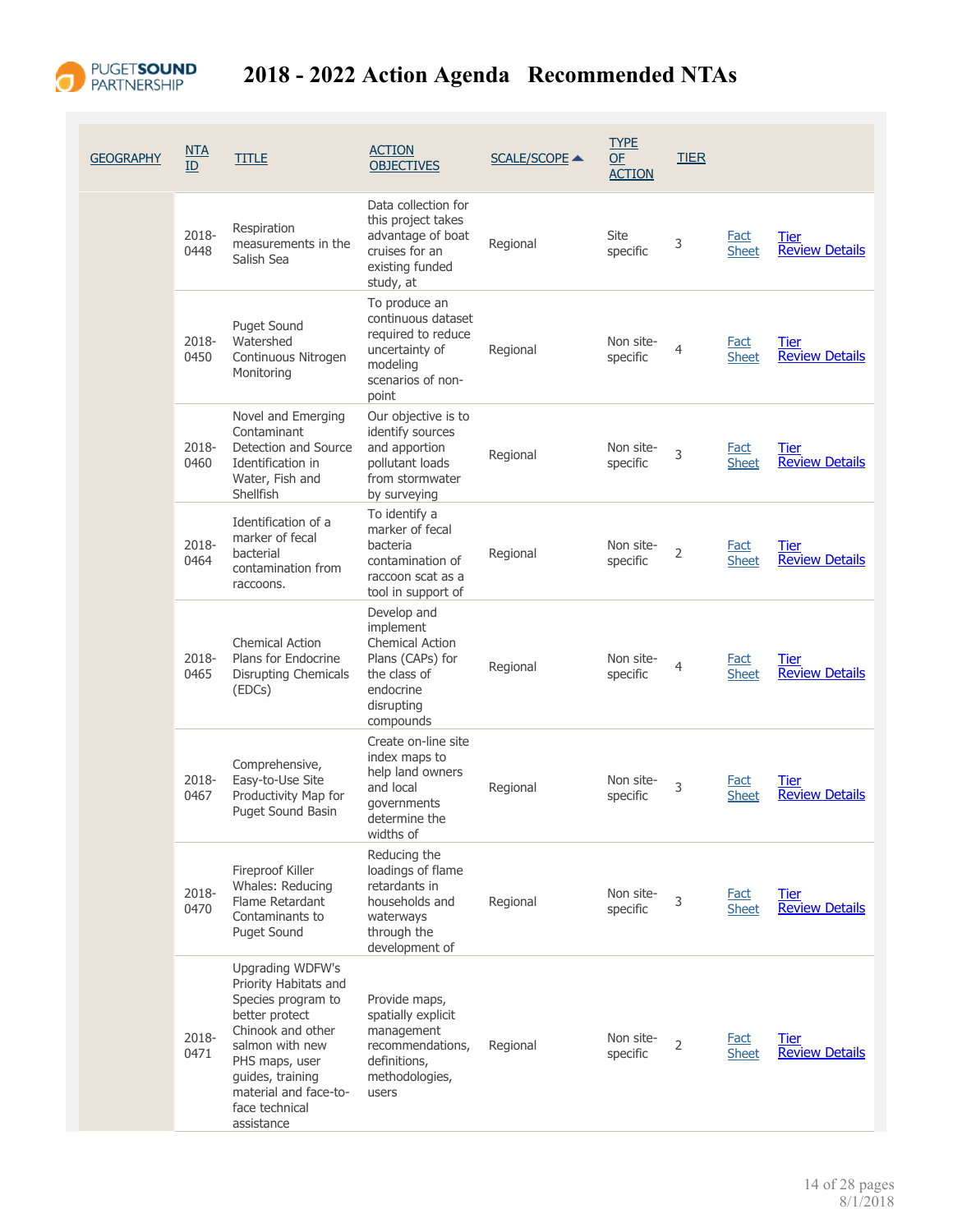

| <b>GEOGRAPHY</b> | <u>NTA</u><br>ID | <b>TITLE</b>                                                                                                                                                       | <b>ACTION</b><br><b>OBJECTIVES</b>                                                                                      | <b>SCALE/SCOPE ▲</b> | <b>TYPE</b><br>$OF$<br><b>ACTION</b> | <b>TIER</b> |                             |                                      |
|------------------|------------------|--------------------------------------------------------------------------------------------------------------------------------------------------------------------|-------------------------------------------------------------------------------------------------------------------------|----------------------|--------------------------------------|-------------|-----------------------------|--------------------------------------|
|                  | 2018-<br>0472    | Clean Cars<br><b>Alternatives</b><br>Assessments                                                                                                                   | Conduct a safer<br>chemicals<br>alternatives<br>assessment for<br>toxic chemicals of<br>concern in vehicle              | Regional             | Non site-<br>specific                | 3           | Fact<br><b>Sheet</b>        | Tier<br><b>Review Details</b>        |
|                  | 2018-<br>0473    | PCBs in Building<br>Products                                                                                                                                       | Implement the<br><b>PCB Chemical</b><br>Action Plan (CAP)<br>actions to cleanup<br>the reservoir of<br>legacy PCBs that | Regional             | Non site-<br>specific                | 4           | Fact<br><b>Sheet</b>        | Tier<br><b>Review Details</b>        |
|                  | 2018-<br>0474    | Local Source Control<br>Implementation                                                                                                                             | Fund the Local<br>Source Control<br>Partnership to<br>conduct site visits<br>and monitoring<br>that will eliminate      | Regional             | Non site-<br>specific                | 4           | Fact<br><b>Sheet</b>        | Tier<br><b>Review Details</b>        |
|                  | 2018-<br>0483    | City Habitats:<br>Alternative<br>Approaches to<br>Accelerate<br>Stormwater<br>Investment                                                                           | The project will: 1)<br>prioritize areas for<br>green stormwater<br>retrofits, and 2)<br>pilot alternative              | Regional             | Non site-<br>specific                | 2           | Fact<br><b>Sheet</b>        | Tier<br><b>Review Details</b>        |
|                  | 2018-<br>0485    | Making the Most of<br>What You Already<br>Got, Part 2:<br>Exploring<br>Relationships<br>between Chinook<br><b>Stock Productivity</b><br>and Watershed<br>Condition | Using decades of<br>chinook spawning<br>ground survey<br>data for Chinook<br>and steelhead<br>stocks throughout<br>the  | Regional             | Non site-<br>specific                | 3           | Fact<br><b>Sheet</b>        | Tier<br><b>Review Details</b>        |
|                  | 2018-<br>0488    | Template for Biennial<br>Tracking Land Cover<br>Change                                                                                                             | Create a template<br>for tracking land<br>cover change over<br>time, with a focus<br>on riparian and<br>other           | Regional             | Non site-<br>specific                | 4           | <b>Fact</b><br><b>Sheet</b> | Tier<br><b>Review Details</b>        |
|                  | 2018-<br>0492    | Identification of a<br>chemical tracer for<br>boat-related<br>wastewater<br>discharges to Puget<br>Sound                                                           | The objective of<br>this project is to<br>develop a<br>scientifically<br>defensible means<br>of evaluating the          | Regional             | Non site-<br>specific                | 3           | <b>Fact</b><br><b>Sheet</b> | Tier<br><b>Review Details</b>        |
|                  | 2018-<br>0513    | Reducing plastic<br>pollution, and<br>associated toxic<br>chemicals, in the<br>Salish Sea region                                                                   | Collaboratively<br>assess and reduce<br>plastic pollution,<br>including spurring<br>voluntary and<br>policy-based       | Regional             | Non site-<br>specific                | 3           | <b>Fact</b><br><b>Sheet</b> | <b>Tier</b><br><b>Review Details</b> |
|                  | 2018-<br>0521    | Nature's Value in the<br>Salish Sea:<br>Identifying the<br>Economics Behind a<br>Healthy Puget Sound                                                               | Monetize the<br>ecosystem<br>services of the<br>Salish Sea to<br>establish a<br>baseline by which<br>to measure future  | Regional             | Non site-<br>specific                | 3           | <b>Fact</b><br><b>Sheet</b> | <b>Tier</b><br><b>Review Details</b> |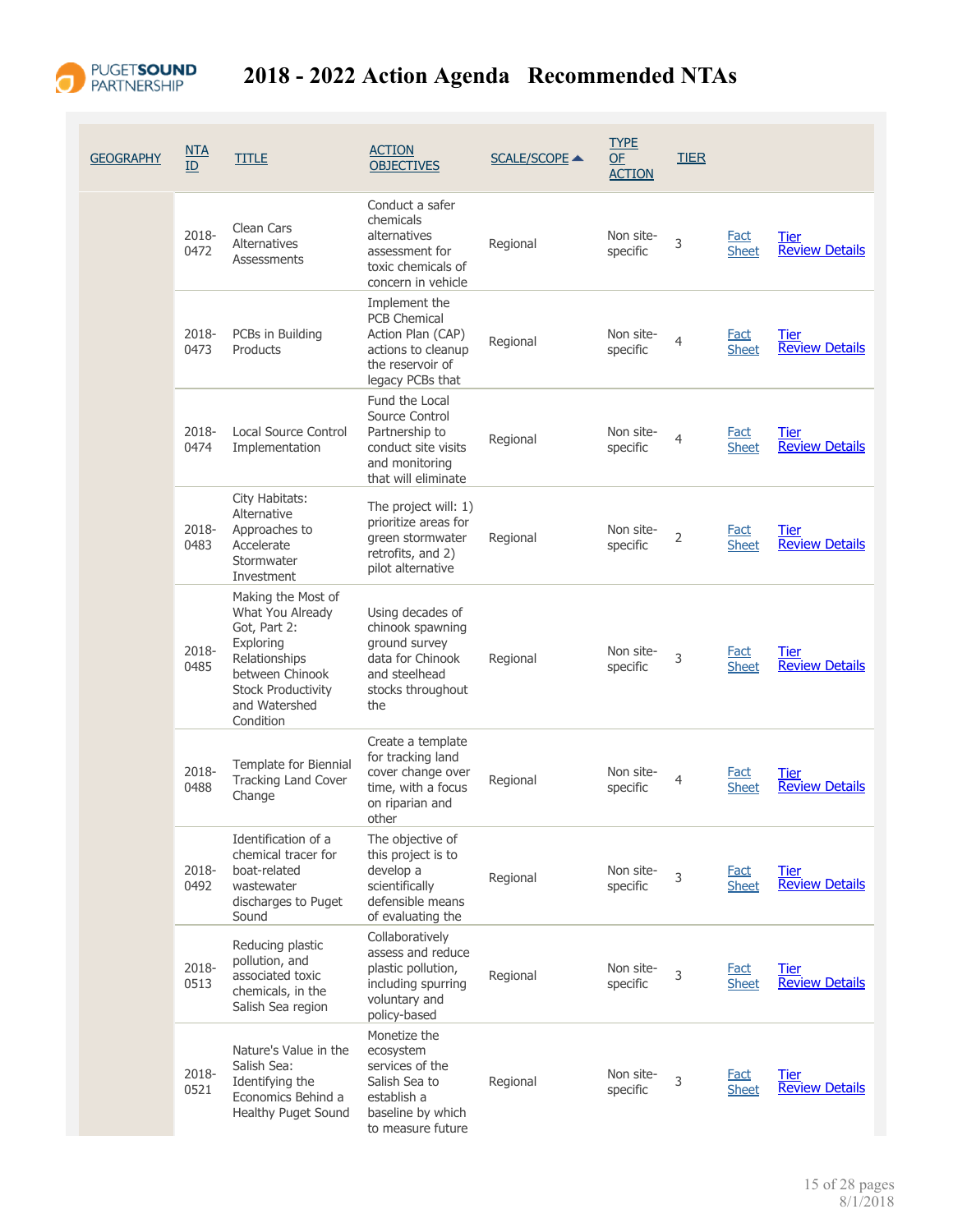

| <b>GEOGRAPHY</b> | NTA<br>$\overline{ID}$ | <b>TITLE</b>                                                                                                                         | <b>ACTION</b><br><b>OBJECTIVES</b>                                                                                        | SCALE/SCOPE ▲ | <b>TYPE</b><br>OF<br><b>ACTION</b> | <b>TIER</b>    |                             |                                      |
|------------------|------------------------|--------------------------------------------------------------------------------------------------------------------------------------|---------------------------------------------------------------------------------------------------------------------------|---------------|------------------------------------|----------------|-----------------------------|--------------------------------------|
|                  | 2018-<br>0525          | <b>Shoreline Monitoring</b><br>Toolbox: Data<br>Analysis and<br>Interpretation                                                       | Our objective is to<br>analyze and<br>interpret data that<br>have been<br>collected using<br>protocols in the             | Regional      | Non site-<br>specific              | 4              | Fact<br><b>Sheet</b>        | Tier<br><b>Review Details</b>        |
|                  | 2018-<br>0527          | The Economic<br>Benefits of the<br>Southern Resident<br>Killer Whales                                                                | Demonstrate the<br>economic value of<br>the Southern<br>Resident Killer<br>Whales in order to<br>spur funding for         | Regional      | Non site-<br>specific              | 2              | Fact<br><b>Sheet</b>        | Tier<br><b>Review Details</b>        |
|                  | 2018-<br>0529          | Using Holistic Benefit<br>Cost Analysis to<br>Prioritize Salmon<br><b>Habitat Restoration</b><br>Projects                            | Inform the<br>prioritization of<br>salmon habitat<br>restoration<br>projects by using a<br>benefit-cost<br>analysis       | Regional      | Non site-<br>specific              | $\overline{2}$ | <b>Fact</b><br><b>Sheet</b> | Tier<br><b>Review Details</b>        |
|                  | 2018-<br>0540          | Puget Sound Starts<br>Here - A Regional<br>awareness and<br>behavior change<br>campaign                                              | Motivate residents<br>to adopt behaviors<br>that prevent toxic<br>chemicals, such as<br>PAHs, pesticides<br>and           | Regional      | Non site-<br>specific              | 3              | <b>Fact</b><br><b>Sheet</b> | Tier<br><b>Review Details</b>        |
|                  | 2018-<br>0552          | 2018-0552<br>Floodplains by<br>Design: Accelerating<br>multi-benefit actions<br>at the local level.                                  | Accelerate multi-<br>benefit planning<br>and<br>implementation by<br>deploying an<br>integrated<br>technical team<br>that | Regional      | Non site-<br>specific              | 3              | Fact<br><b>Sheet</b>        | Tier<br><b>Review Details</b>        |
|                  | 2018-<br>0558          | Floodplains by<br>Design: Inspiring a<br>healthy rivers<br>movement through a<br>strategic<br>communications and<br>learning network | 1) Deepen<br>engagement of<br>key constituencies<br>in integrated<br>floodplain<br>management. 2)<br>Build a highly       | Regional      | Non site-<br>specific              | 2              | Fact<br><b>Sheet</b>        | Tier<br><b>Review Details</b>        |
|                  | 2018-<br>0566          | <b>Natural Yard Care</b><br>Behavior Change<br>Campaign                                                                              | Offer workshops<br>and train<br>interpreters on<br>Natural Yard Care<br>practices,<br>stormwater,<br>habitat and          | Regional      | Non site-<br>specific              | 3              | <b>Fact</b><br><b>Sheet</b> | Tier<br><b>Review Details</b>        |
|                  | 2018-<br>0567          | <b>Communication Best</b><br>Practices with<br>Underserved<br>Audiences                                                              | Partner with<br>community and<br>ethnic media to<br>engage new<br>audiences<br>previously not<br>been included in         | Regional      | Non site-<br>specific              | 3              | <b>Fact</b><br><b>Sheet</b> | <u>Tier</u><br><b>Review Details</b> |
|                  | 2018-<br>0570          | Floodplains by<br>Design: Assessing<br>social vulnerability to<br>current and future<br>flood risk                                   | Identify areas with<br>increasing future<br>flood risk and<br>describe the social<br>and economic<br>conditions of        | Regional      | Non site-<br>specific              | 4              | <b>Fact</b><br><b>Sheet</b> | Tier<br><b>Review Details</b>        |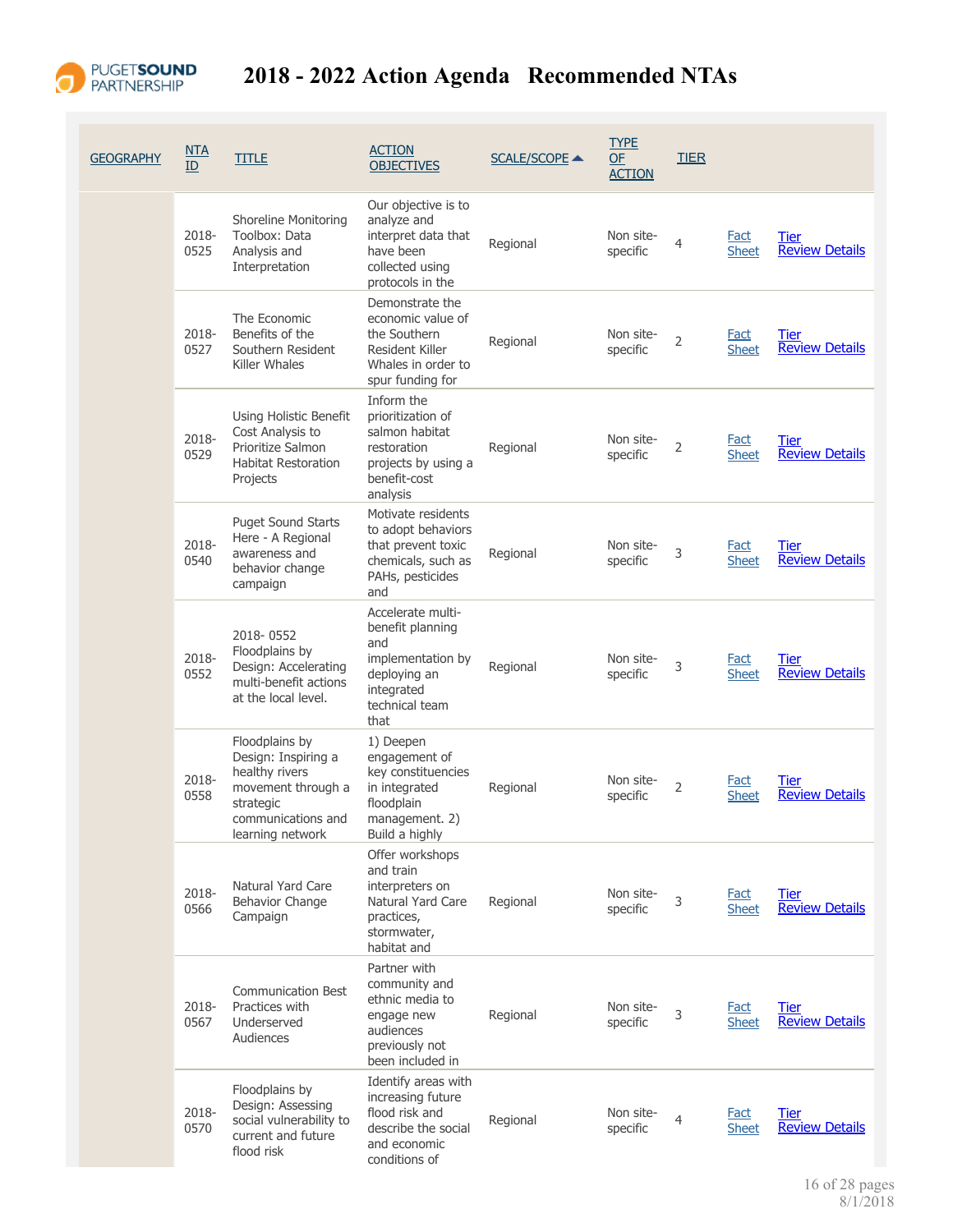

| <b>GEOGRAPHY</b> | <u>NTA</u><br>ID | <b>TITLE</b>                                                                                                                                                                                     | <b>ACTION</b><br><b>OBJECTIVES</b>                                                                                          | <b>SCALE/SCOPE ▲</b> | <b>TYPE</b><br>OF<br><b>ACTION</b> | <b>TIER</b>    |                             |                                      |
|------------------|------------------|--------------------------------------------------------------------------------------------------------------------------------------------------------------------------------------------------|-----------------------------------------------------------------------------------------------------------------------------|----------------------|------------------------------------|----------------|-----------------------------|--------------------------------------|
|                  | 2018-<br>0573    | Strategies for<br>Pinniped Predation<br>on Salmon:<br>Managing Protected<br>Species Interactions                                                                                                 | 1. Help report on<br>current science<br>regarding pinniped<br>predation on<br>salmon & factors<br>that may                  | Regional             | Non site-<br>specific              | 3              | <b>Fact</b><br><b>Sheet</b> | Tier<br><b>Review Details</b>        |
|                  | $2018 -$<br>0574 | Citizen Action<br><b>Training School</b>                                                                                                                                                         | The objectives of<br>the CATS program<br>are to:<br>- Increase citizen<br>awareness about<br><b>Puget Sound</b><br>recovery | Regional             | Non site-<br>specific              | 4              | <b>Fact</b><br><b>Sheet</b> | Tier<br><b>Review Details</b>        |
|                  | 2018-<br>0575    | Puget Sound-Wide<br>Zooplankton<br>Monitoring Program                                                                                                                                            | 1. Ensure<br>collaborative<br>zooplankton<br>monitoring<br>continues<br>uninterrupted.<br>2. Maintain<br>alignment w        | Regional             | Non site-<br>specific              | $\overline{4}$ | Fact<br><b>Sheet</b>        | Tier<br><b>Review Details</b>        |
|                  | 2018-<br>0576    | Suspended<br>sediment-bound<br>toxic chemical fluxes<br>from large rivers to<br>Puget Sound.                                                                                                     | Provide training to<br>PSP LIOs to collect<br>data to better<br>estimate the<br>chemical fluxes in<br>large rivers          | Regional             | Non site-<br>specific              | $\overline{2}$ | Fact<br><b>Sheet</b>        | Tier<br><b>Review Details</b>        |
|                  | 2018-<br>0582    | Developing<br>Strategies and<br>Accompanying Web<br>Tool for Science-<br><b>Based Beach</b><br>Restoration and<br>Protection                                                                     | This project seeks<br>to build upon<br>existing strategies<br>for beach<br>restoration and by<br>using new                  | Regional             | Non site-<br>specific              | 4              | Fact<br><b>Sheet</b>        | <u>Tier</u><br><b>Review Details</b> |
|                  | 0585             | Long-term MS4<br>Planning to Protect<br>and Restore Water<br>Quality: Strategies,<br>2018- guidance and<br>innovative<br>approaches for<br>lowland streams and<br><b>Puget Sound</b><br>recovery | Support<br>development of<br>long-term (MS4)<br>planning to protect<br>and restore the<br>beneficial uses of                | Regional             | Non site-<br>specific              | 3              | <b>Fact</b><br><b>Sheet</b> | <b>Tier</b><br><b>Review Details</b> |
|                  | 2018-<br>0593    | Chinook habitat<br>restoration decision<br>support tool-<br>Predicting Chinook<br>growth<br>improvements using<br>an integrated<br>temperature, flow,<br>and bioenergetics<br>model.             | The primary object<br>is to create a<br>decision support<br>tool, specifically<br>linking a collection<br>of                | Regional             | Non site-<br>specific              | $\overline{4}$ | Fact<br><b>Sheet</b>        | <b>Tier</b><br><b>Review Details</b> |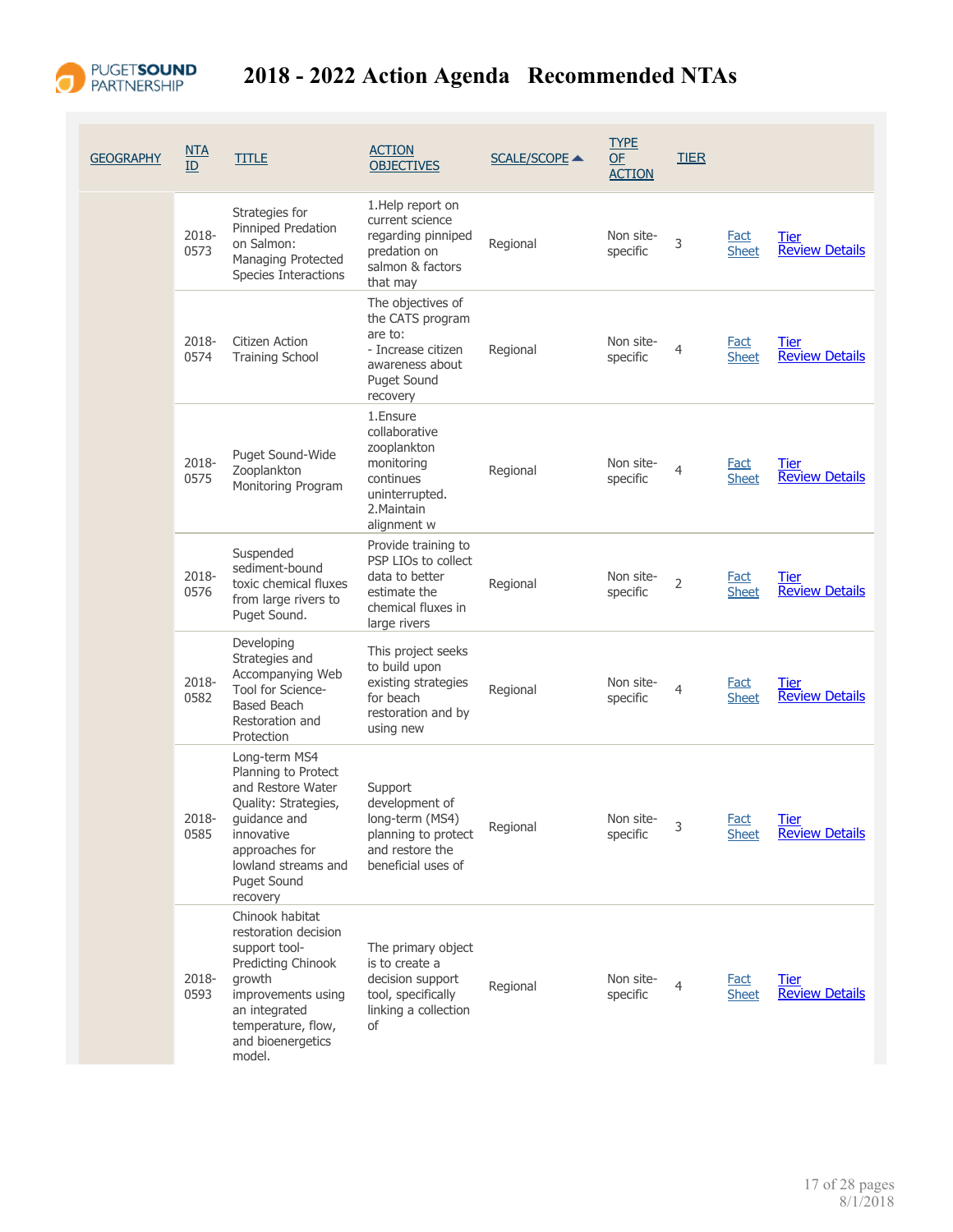

| <b>GEOGRAPHY</b> | NTA<br>ID     | <b>TITLE</b>                                                                                                                                                         | <b>ACTION</b><br><b>OBJECTIVES</b>                                                                                           | <b>SCALE/SCOPE ▲</b> | <b>TYPE</b><br><b>OF</b><br><b>ACTION</b> | <b>TIER</b>    |                             |                                      |
|------------------|---------------|----------------------------------------------------------------------------------------------------------------------------------------------------------------------|------------------------------------------------------------------------------------------------------------------------------|----------------------|-------------------------------------------|----------------|-----------------------------|--------------------------------------|
|                  | 2018-<br>0595 | Citizen Science and<br>Stewardship of<br>Aquatic Reserves in<br>the Salish Sea                                                                                       | Our objective is to<br>expand the<br><b>Aquatic Reserves</b><br>citizen stewardship<br>network and<br>increase the<br>impact | Regional             | Site<br>specific                          | 3              | <b>Fact</b><br><b>Sheet</b> | <b>Tier</b><br><b>Review Details</b> |
|                  | 2018-<br>0600 | Incorporation of<br>Salish Sea Marine<br>Survival Project<br>findings and<br>recommendations<br>into local Recovery<br>Plans                                         | Incorporate<br>findings of Salish<br>Sea Marine<br>Survival Project in<br>local watershed<br>recovery plans<br>through       | Regional             | Non site-<br>specific                     | $\overline{4}$ | Fact<br><b>Sheet</b>        | Tier<br><b>Review Details</b>        |
|                  | 2018-<br>0602 | <b>Puget Sound Atlantis</b><br>Ecosystem Modeling                                                                                                                    | 1. Use Atlantis<br>model to assess<br>recovery solutions<br>2. Integrate<br>Atlantis model w/<br><b>EPA's VELMA</b>          | Regional             | Non site-<br>specific                     | $\overline{4}$ | <b>Fact</b><br><b>Sheet</b> | Tier<br><b>Review Details</b>        |
|                  | 2018-<br>0603 | Local Coordination to<br>Advance PSNERP-<br>identified projects                                                                                                      | Build interest and<br>support for habitat<br>restoration<br>project(s) through<br>knowledge<br>transfer and data             | Regional             | Non site-<br>specific                     | 3              | Fact<br><b>Sheet</b>        | Tier<br><b>Review Details</b>        |
|                  | 2018-<br>0612 | Coordination on<br>Transportation and<br><b>Estuary Restoration</b>                                                                                                  | Identify barriers to<br>funding habitat<br>restoration<br>projects that<br>include bridges.<br>Create and                    | Regional             | Non site-<br>specific                     | $\overline{4}$ | <b>Fact</b><br><b>Sheet</b> | <b>Tier</b><br><b>Review Details</b> |
|                  | 2018-<br>0616 | Puget Sound Stream<br>Simulation Culvert<br>Effectiveness<br>Monitoring                                                                                              | This work will<br>monitor stream<br>simulation culverts<br>in the Puget<br>Sound. Results will<br>provide insight            | Regional             | Site<br>specific                          | 3              | <b>Fact</b><br><b>Sheet</b> | Tier<br><b>Review Details</b>        |
|                  | 2018-<br>0625 | Characterization of<br>sediment bound<br>pollutants as a<br>function of particle<br>size and effect on<br>stormwater best<br>management<br>practice<br>effectiveness | Characterize<br>concentration of<br>toxics bound to<br>stormwater<br>sediment and road<br>solids as a<br>function of         | Regional             | Non site-<br>specific                     | 3              | <b>Fact</b><br><b>Sheet</b> | Tier<br><b>Review Details</b>        |
|                  | 2018-<br>0640 | Floodplains by<br>Design: New state<br>guidance on planning<br>for Integrated<br>Floodplain<br>Management                                                            | Update<br>Washington's<br>Comprehensive<br>Flood Hazard<br>Management<br>Planning Guidance<br>to modernize<br>floodplain     | Regional             | Non site-<br>specific                     | 4              | Fact<br><b>Sheet</b>        | Tier<br><b>Review Details</b>        |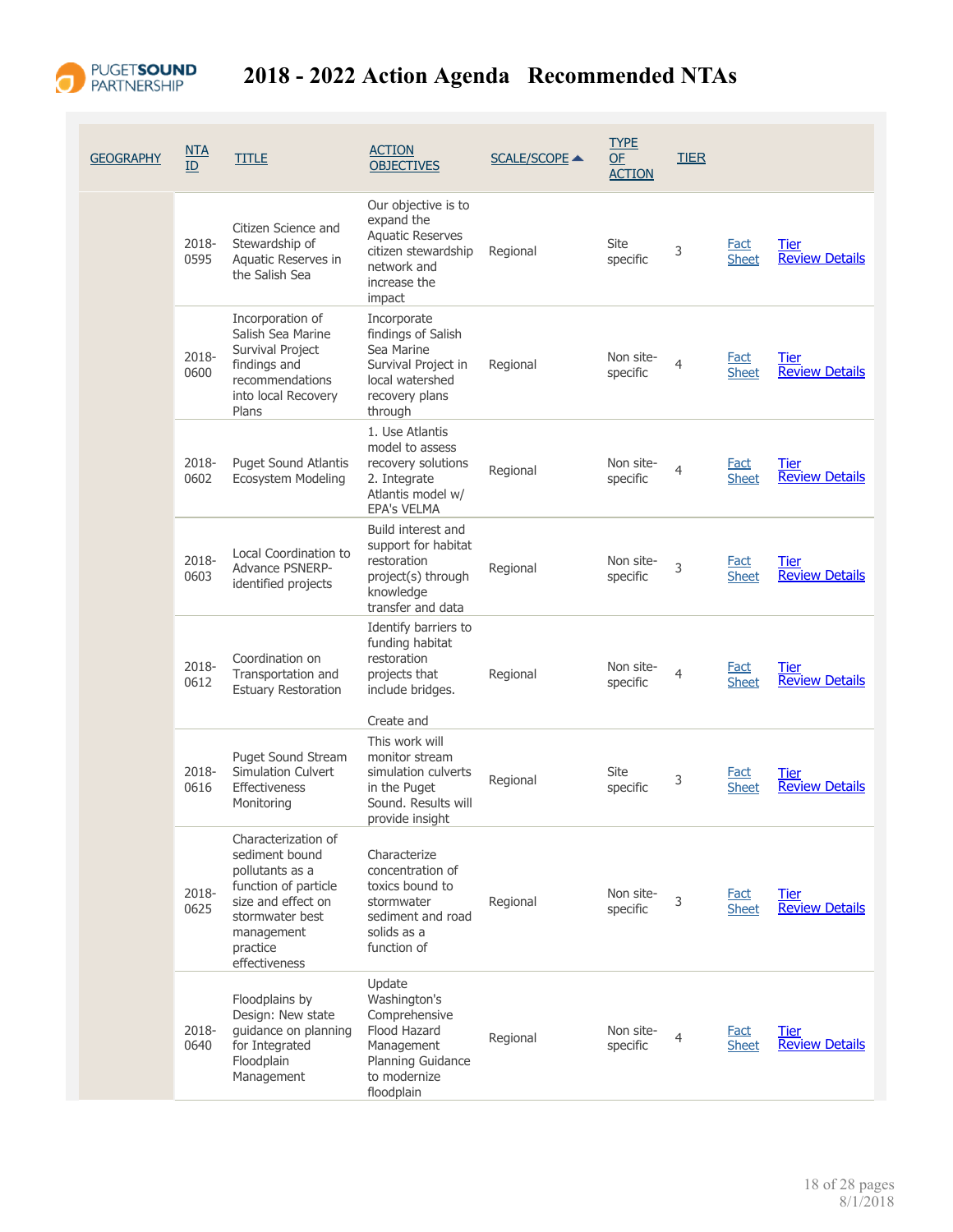

## PUGETSOUND 2018 - 2022 Action Agenda Recommended NTAs

| <b>GEOGRAPHY</b> | <u>NTA</u><br>ID | <b>TITLE</b>                                                                                                                                                         | <b>ACTION</b><br><b>OBJECTIVES</b>                                                                                     | <b>SCALE/SCOPE ▲</b> | <b>TYPE</b><br>OF<br><b>ACTION</b> | <b>TIER</b>    |                             |                                      |
|------------------|------------------|----------------------------------------------------------------------------------------------------------------------------------------------------------------------|------------------------------------------------------------------------------------------------------------------------|----------------------|------------------------------------|----------------|-----------------------------|--------------------------------------|
|                  | 2018-<br>0645    | Task Force for<br>Natural Resource<br>Damage Assessment<br>and Restoration<br>(NRDAR) pre-<br>coordination and<br>planning                                           | Improve efficiency<br>and accuracy of<br>ephemeral data<br>collection to<br>support a NRDAR<br>in the event of an      | Regional             | Non site-<br>specific              | $\overline{4}$ | <b>Fact</b><br><b>Sheet</b> | <b>Tier</b><br><b>Review Details</b> |
|                  | 2018-<br>0652    | Ecological Integrity<br>Assessments as an<br>approach to prioritize<br>protection and<br>restoration actions<br>and monitor progress<br>in the Puget Sound<br>Region | Improve<br>knowledge of the<br>locations of<br>ecologically<br>important lands<br>Improve the ability<br>to identify   | Regional             | Non site-<br>specific              | 3              | <b>Fact</b><br><b>Sheet</b> | Tier<br><b>Review Details</b>        |
|                  | 2018-<br>0655    | Salish Sea Modeling<br>Support to complete<br>MWQ/Nutrient IS                                                                                                        | <b>Funding PNNL</b><br>involvement in the<br>final period of<br>modeling for the<br>MWQ IS that is<br>not currently    | Regional             | Non site-<br>specific              | $\overline{4}$ | Fact<br><b>Sheet</b>        | Tier<br><b>Review Details</b>        |
|                  | 2018-<br>0658    | Strengthening<br>STORM for Improved<br>Local Capacity to<br>Manage Stormwater<br>Programs                                                                            | The NTA will build<br>capacity of NPDES<br>Permittees in<br>promoting<br>stormwater<br>protective<br>behaviors through | Regional             | Non site-<br>specific              | 4              | Fact<br><b>Sheet</b>        | Tier<br><b>Review Details</b>        |
|                  | 2018-<br>0660    | <b>Puget Sound</b><br>Watershed<br>Characterization mid-<br>scale modeling Phase<br>П                                                                                | Provide local<br>governments with<br>additional tools to<br>assess the<br>potential impacts<br>to hydrologic           | Regional             | Non site-<br>specific              | 3              | <b>Fact</b><br><b>Sheet</b> | Tier<br><b>Review Details</b>        |
|                  | 2018-<br>0669    | Watershed<br>Characterization<br><b>Technical Assistance</b><br>Team                                                                                                 | Support local<br>governments in<br>making land use<br>decisions which<br>consider potential<br>impacts to<br>important | Regional             | Non site-<br>specific              | 4              | <u>Fact</u><br>Sheet        | Tier<br><b>Review Details</b>        |
|                  | 2018-<br>0675    | A framework and<br>guidance for sub-<br>tidal habitat<br>monitoring in Puget<br>Sound                                                                                | First, facilitate<br>collaboration<br>among entities<br>conducting<br>SCUBA-based sub-<br>tidal habitat<br>monitoring  | Regional             | Non site-<br>specific              | 3              | Fact<br><b>Sheet</b>        | <b>Tier</b><br><b>Review Details</b> |
|                  | 2018-<br>0685    | Prioritizing Sea Level<br>Rise Exposure and<br><b>Habitat Sensitivity</b><br>Across Puget Sound                                                                      | To support<br>planning and<br>integration of<br>hazards associated<br>with sea level rise<br>into either: 1            | Regional             | Non site-<br>specific              | $\overline{4}$ | <b>Fact</b><br><b>Sheet</b> | Tier<br><b>Review Details</b>        |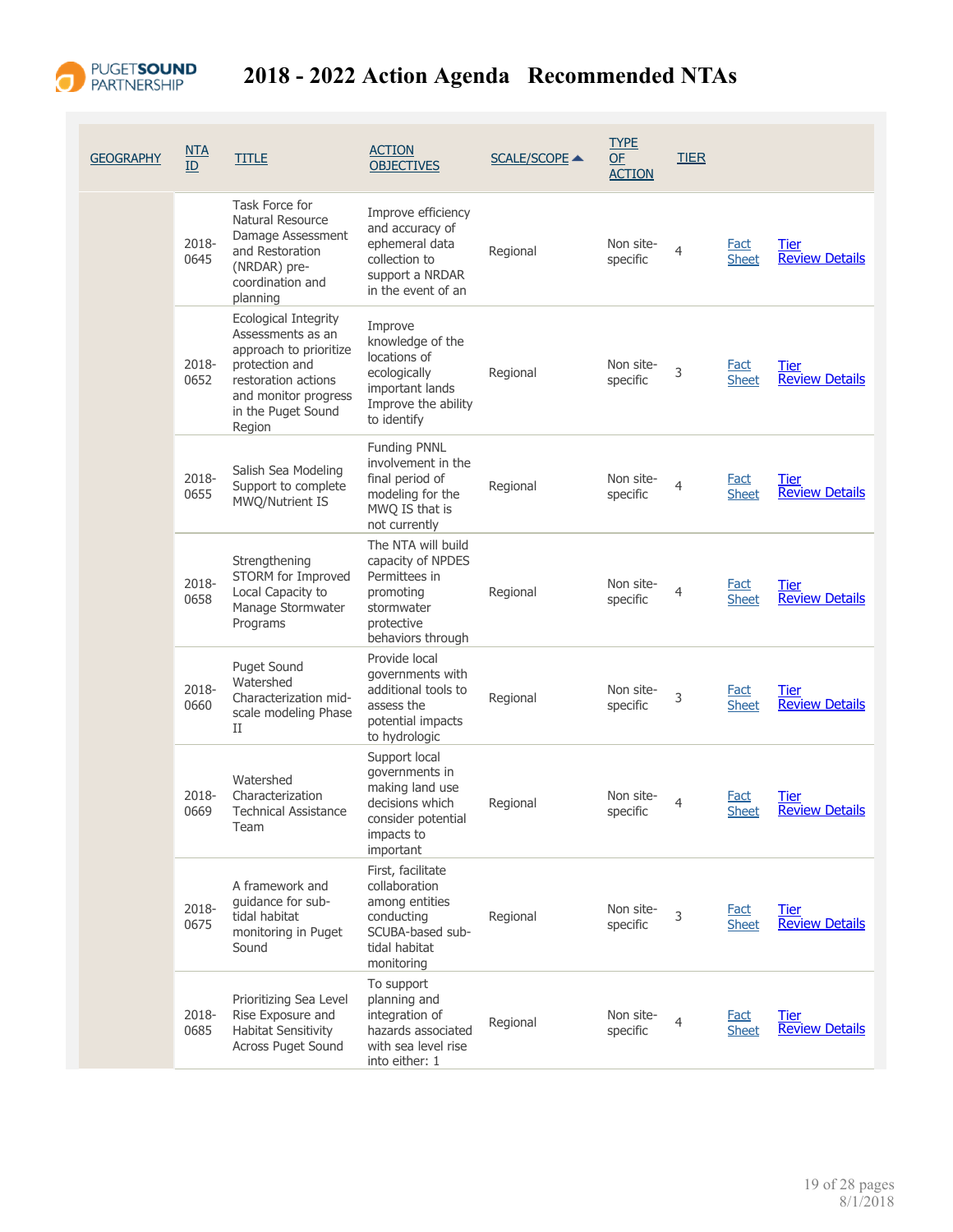

| <b>GEOGRAPHY</b> | NTA<br>ID     | title                                                                                                                                                                                                                                                                                          | <b>ACTION</b><br><b>OBJECTIVES</b>                                                                                        | <b>SCALE/SCOPE ▲</b> | <b>TYPE</b><br>OF<br><b>ACTION</b> | <b>TIER</b>    |                             |                                      |
|------------------|---------------|------------------------------------------------------------------------------------------------------------------------------------------------------------------------------------------------------------------------------------------------------------------------------------------------|---------------------------------------------------------------------------------------------------------------------------|----------------------|------------------------------------|----------------|-----------------------------|--------------------------------------|
|                  | 2018-<br>0692 | Map Viewer of<br>ecologically<br>important areas in<br>the Puget Sound<br>basin                                                                                                                                                                                                                | Improve<br>knowledge of<br>location and<br>current condition<br>of ecologically<br>important areas.<br>Distribute data    | Regional             | Non site-<br>specific              | 3              | <b>Fact</b><br><b>Sheet</b> | Tier<br><b>Review Details</b>        |
|                  | 2018-<br>0700 | Salish Sea Marine<br>Survival Project:<br>Synthesis and<br>solutions testing                                                                                                                                                                                                                   | 1. Synthesize the<br>results of the<br>Salish Sea Marine<br>Survival Project.<br>2. Recommend<br>management               | Regional             | Site<br>specific                   | $\overline{4}$ | <b>Fact</b><br><b>Sheet</b> | Tier<br><b>Review Details</b>        |
|                  | 2018-<br>0701 | <b>Forest Health</b><br>Management for<br>Reduced Stormwater<br>Runoff and Land<br>Conversion (Phase I)                                                                                                                                                                                        | Identify and<br>prioritize private<br>forest lands for<br>targeted<br>marketing and<br>delivery of forest                 | Regional             | Site<br>specific                   | 3              | <b>Fact</b><br><b>Sheet</b> | <b>Tier</b><br><b>Review Details</b> |
|                  | 2018-<br>0707 | Shoreline Armoring<br>Reduction and<br>Prevention Program                                                                                                                                                                                                                                      | Create behavior<br>change to reduce<br>armor demand.<br>Provide workshops<br>and community<br>forums for 300              | Regional             | Site<br>specific                   | 3              | <b>Fact</b><br><b>Sheet</b> | <b>Tier</b><br><b>Review Details</b> |
|                  | 2018-<br>0713 | Effectiveness<br>Monitoring of<br>regulations regarding<br>shoreline, critical<br>areas, and<br>stormwater<br>requirements:<br>Measure, report, and<br>validate the levels of<br>impact to<br>ecologically sensitive<br>lands that result<br>from permitted and<br>unpermitted<br>development. | This project will<br>develop<br>methodologies and<br>implement a<br>monitoring<br>program that<br>includes<br>determining | Regional             | Non site-<br>specific              | 4              | Fact<br><b>Sheet</b>        | <b>Tier</b><br><b>Review Details</b> |
|                  | 2018-<br>0726 | <b>Puget Sound</b><br>Regional Riparian<br>Cover Mapping<br>Standards and<br>Implementation                                                                                                                                                                                                    | Develop a riparian<br>cover spatial<br>database for Puget<br>Sound using<br>regionally-<br>accepted standard<br>methods   | Regional             | Non site-<br>specific              | 3              | <b>Fact</b><br><b>Sheet</b> | <b>Tier</b><br><b>Review Details</b> |
|                  | 2018-<br>0730 | Floodplain Recovery<br>Target Refinement:<br>Application to<br>Watersheds                                                                                                                                                                                                                      | Improve floodplain<br>project selection<br>and tracking<br>toward vital sign<br>targets. Apply<br>refinement of           | Regional             | Non site-<br>specific              | $\overline{4}$ | <b>Fact</b><br><b>Sheet</b> | <b>Tier</b><br><b>Review Details</b> |
|                  | 2018-<br>0732 | River sediment<br>delivery to Puget<br>Sound delta and<br>nearshore<br>environments                                                                                                                                                                                                            | This project<br>quantifies<br>magnitude and<br>timing of sediment<br>delivery to critical<br>delta and<br>nearshore       | Regional             | Non site-<br>specific              | 4              | <b>Fact</b><br><b>Sheet</b> | <b>Tier</b><br><b>Review Details</b> |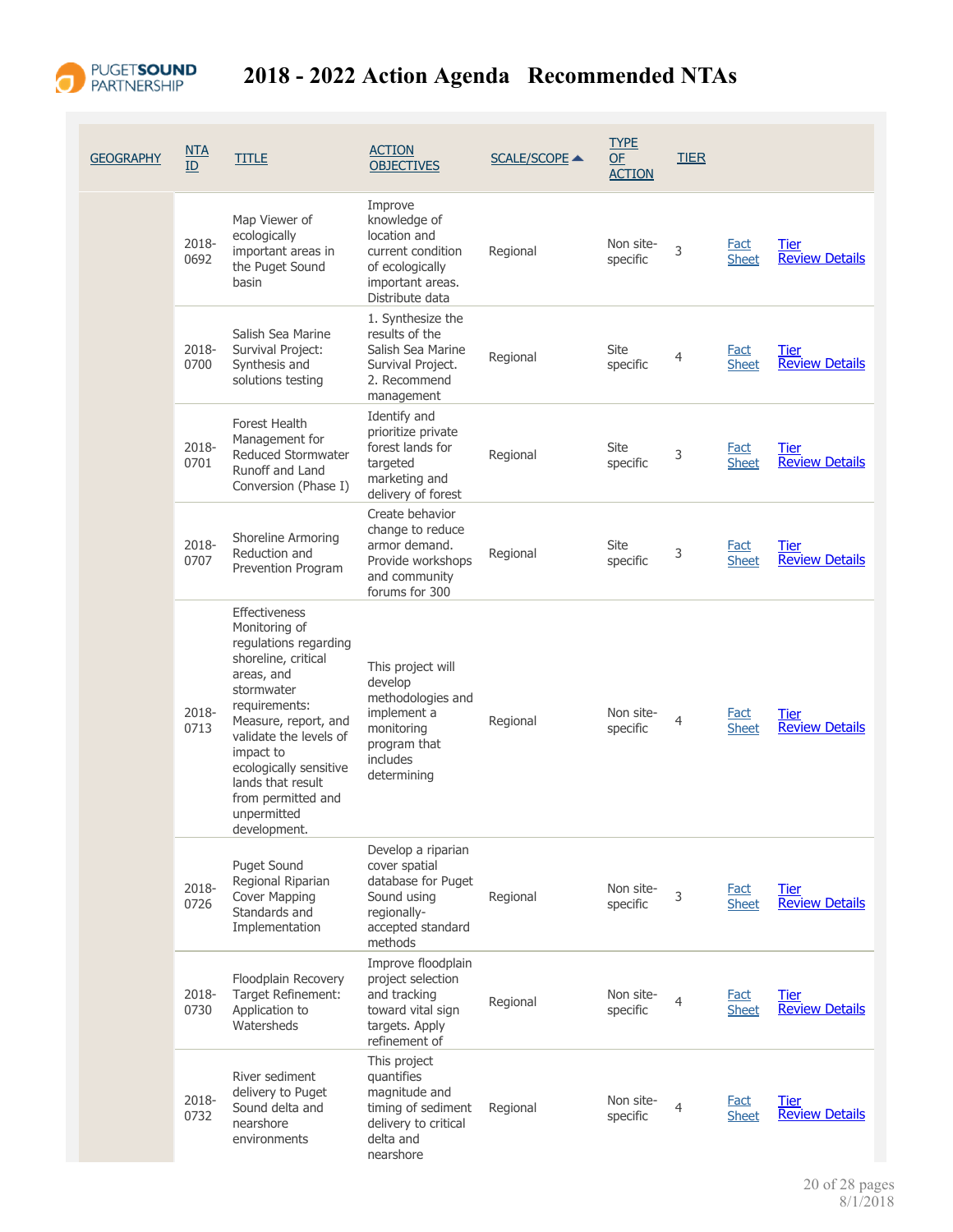

## PUGETSOUND 2018 - 2022 Action Agenda Recommended NTAs

| <b>GEOGRAPHY</b> | $NTA$<br>ID   | <b>TITLE</b>                                                                                                                                                                                                                                                                       | <b>ACTION</b><br><b>OBJECTIVES</b>                                                                                     | <b>SCALE/SCOPE ▲</b> | <b>TYPE</b><br>$OF$<br><b>ACTION</b> | <b>TIER</b> |                             |                                      |
|------------------|---------------|------------------------------------------------------------------------------------------------------------------------------------------------------------------------------------------------------------------------------------------------------------------------------------|------------------------------------------------------------------------------------------------------------------------|----------------------|--------------------------------------|-------------|-----------------------------|--------------------------------------|
|                  | 2018-<br>0735 | <b>Integrated Mapping</b><br>and Decision Tools<br>for Land Use<br>Planning in Puget<br>Sound                                                                                                                                                                                      | This NTA would<br>create a web-<br>based decision<br>support tool to<br>help governments<br>manage growth<br>and the   | Regional             | Non site-<br>specific                | 3           | <b>Fact</b><br><b>Sheet</b> | <b>Tier</b><br><b>Review Details</b> |
|                  | 2018-<br>0738 | Developing a Pacific<br>Northwest Regional<br><b>Trash Monitoring</b><br>Coalition                                                                                                                                                                                                 | Standardize micro<br>and macro trash<br>assessment<br>methodology and<br>support a Salish<br>Sea-wide coalition<br>of  | Regional             | Non site-<br>specific                | 4           | <b>Fact</b><br><b>Sheet</b> | <b>Tier</b><br><b>Review Details</b> |
|                  | 2018-<br>0745 | Soft Shore<br>Protection: A Review<br>of Project<br>Performance and<br><b>Additional Guidance</b>                                                                                                                                                                                  | Advance design<br>guidance and<br>acceptance of soft<br>shore protection<br>through<br>quantitative<br>analysis of     | Regional             | Non site-<br>specific                | 4           | <b>Fact</b><br><b>Sheet</b> | Tier<br><b>Review Details</b>        |
|                  | 2018-<br>0750 | Assessment and<br>Prioritization of<br>Contaminants of<br><b>Emerging Concern</b><br>Impairing the Health<br>of Chinook salmon                                                                                                                                                     | The objective of<br>this study is to<br>assess the<br>potential threat of<br>contaminants of<br>emerging concern<br>in | Regional             | Site<br>specific                     | 4           | Fact<br><b>Sheet</b>        | Tier<br><b>Review Details</b>        |
|                  | 2018-<br>0753 | Shellfish Growing<br>Area Water Quality<br>Improvement                                                                                                                                                                                                                             | The primary<br>objective of the<br>NTA is to identify<br>and implement<br>new and<br>unforeseen<br>pollution           | Regional             | Site<br>specific                     | 2           | <b>Fact</b><br><b>Sheet</b> | Tier<br><b>Review Details</b>        |
|                  | 2018-<br>0756 | Shellfish Growing<br>Area Water Quality<br>Protection                                                                                                                                                                                                                              | The primary<br>objective of the<br>NTA is to identify<br>and implement<br>new and<br>unforeseen<br>pollution           | Regional             | Site<br>specific                     | 2           | Fact<br><b>Sheet</b>        | Tier<br><b>Review Details</b>        |
|                  | 2018-<br>0757 | Perform upland<br>landuse<br>characterization to<br>identify upland land<br>activities that can<br>contribute to the<br>degradation of an<br>area leading to<br>prohibition of<br>shellfish harvesting,<br>limit recreational<br>activities, and<br>damage aquatic<br>environments | Perform upland<br>landuse<br>characterization to<br>identify upland<br>land activities that<br>can contribute to       | Regional             | Site<br>specific                     | 2           | <b>Fact</b><br><b>Sheet</b> | Tier<br><b>Review Details</b>        |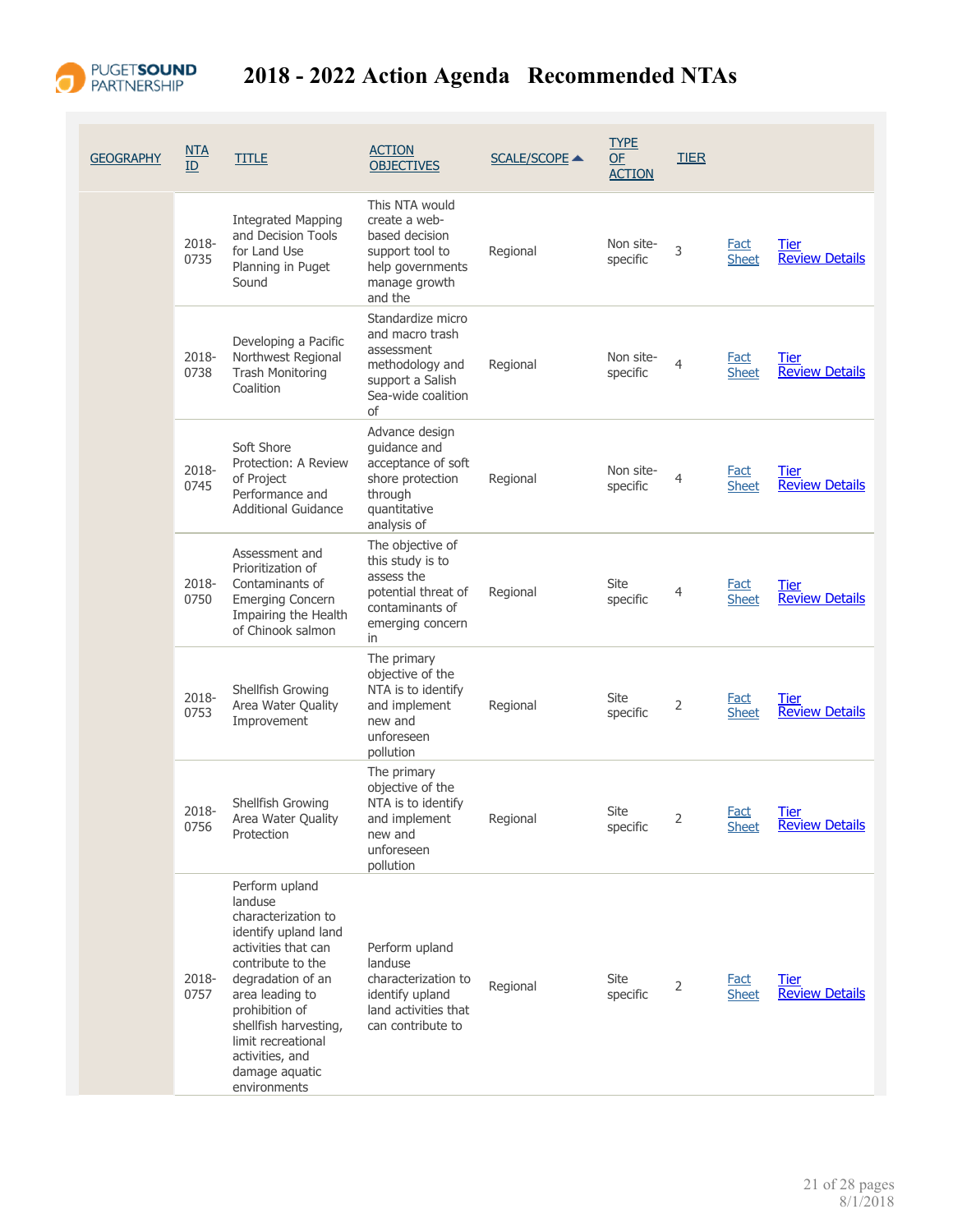

| <b>GEOGRAPHY</b> | NTA<br>ID     | <b>TITLE</b>                                                                                                                                                               | <b>ACTION</b><br><b>OBJECTIVES</b>                                                                                        | <b>SCALE/SCOPE ▲</b> | <b>TYPE</b><br><b>OF</b><br><b>ACTION</b> | <b>TIER</b>    |                             |                                      |
|------------------|---------------|----------------------------------------------------------------------------------------------------------------------------------------------------------------------------|---------------------------------------------------------------------------------------------------------------------------|----------------------|-------------------------------------------|----------------|-----------------------------|--------------------------------------|
|                  | 2018-<br>0758 | Interagency<br>Coordinating<br>Committee:<br>Planning, planting<br>and managing trees<br>as green stormwater<br>infrastructure and for<br>the co-benefits they<br>provide. | This project will<br>organize an<br>interagency<br>technical advisory<br>committee to<br>share information<br>about       | Regional             | Non site-<br>specific                     | 2              | <b>Fact</b><br><b>Sheet</b> | Tier<br><b>Review Details</b>        |
|                  | 2018-<br>0761 | Evaluate Use of MS2<br>Coliphage as Viral<br>Pathogen Indicator<br>in Shellfish Tissue<br>and Water                                                                        | This NTA will<br>develop capacity<br>for Health and its<br>partners to<br>evaluate temporal,<br>geographic, and           | Regional             | Site<br>specific                          | 2              | Fact<br><b>Sheet</b>        | Tier<br><b>Review Details</b>        |
|                  | 2018-<br>0765 | Accelerating<br>shoreline protection<br>and recovery -<br>incentives and<br>accountability<br>(Nature's Scorecard)                                                         | Increase the rate<br>of shoreline<br>recovery through<br>accountability and<br>incentives.<br>Evaluate Shoreline          | Regional             | Non site-<br>specific                     | 2              | <b>Fact</b><br><b>Sheet</b> | <u>Tier</u><br><b>Review Details</b> |
|                  | 2018-<br>0768 | City Habitats: A<br>Regional Partnership<br>for Stormwater<br>Innovation                                                                                                   | City Habitats is<br>accelerating<br>adoption of<br>effective, equitable<br>approaches to<br>green stormwater              | Regional             | Non site-<br>specific                     | $\overline{2}$ | <b>Fact</b><br><b>Sheet</b> | Tier<br><b>Review Details</b>        |
|                  | 2018-<br>0771 | June is Orca Month -<br>Grow public support<br>for orca recovery,<br>including abundant<br>salmon, reduced<br>toxics, and<br>decreased vessel<br>interference              | Increase public<br>support and<br>political will for the<br>programs needed<br>to accelerate<br>Southern Resident         | Regional             | Non site-<br>specific                     | 2              | <b>Fact</b><br><b>Sheet</b> | Tier<br><b>Review Details</b>        |
|                  | 2018-<br>0772 | Design and feasibility<br>study for a multi-<br>criteria adaptive<br>framework for<br>assessing<br>ecologically<br>important lands                                         | The objective of<br>this NTA is to<br>design a<br>framework to<br>compliment the<br>existing<br>Ecologically<br>Important | Regional             | Non site-<br>specific                     | 3              | Fact<br><b>Sheet</b>        | Tier<br><b>Review Details</b>        |
|                  | 2018-<br>0782 | Improving the<br>resilience of natural<br>resources and<br>communities on the<br>Kitsap Peninsula to<br>the effects of a<br>changing climate.                              | Improve the<br>resilience of<br>natural resources<br>and communities<br>on the Kitsap<br>Peninsula to the<br>effects      | Regional             | Non site-<br>specific                     | 3              | <u>Fact</u><br><b>Sheet</b> | Tier<br><b>Review Details</b>        |
|                  | 2018-<br>0784 | Watershed-based<br>planning model for<br>the Kitsap Peninsula                                                                                                              | Land use planning<br>is informed and<br>assessed using a<br>watershed-based<br>model.                                     | Regional             | Non site-<br>specific                     | 3              | <b>Fact</b><br><b>Sheet</b> | <b>Tier</b><br><b>Review Details</b> |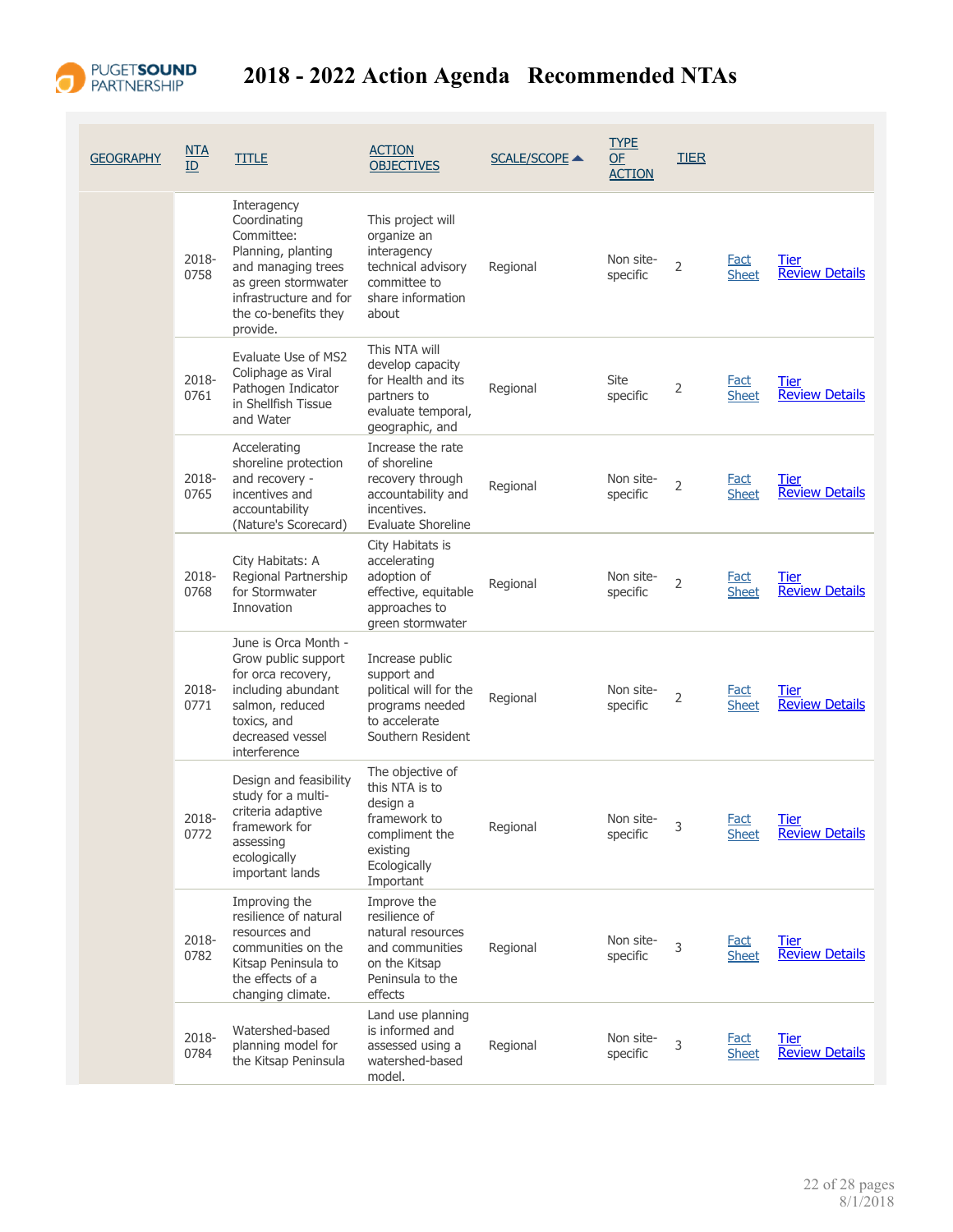

| <b>GEOGRAPHY</b> | NTA<br>ID     | <b>TITLE</b>                                                                                                                                                                      | <b>ACTION</b><br><b>OBJECTIVES</b>                                                                                      | <b>SCALE/SCOPE ▲</b> | <b>TYPE</b><br>OF<br><b>ACTION</b> | <b>TIER</b>    |                             |                                      |
|------------------|---------------|-----------------------------------------------------------------------------------------------------------------------------------------------------------------------------------|-------------------------------------------------------------------------------------------------------------------------|----------------------|------------------------------------|----------------|-----------------------------|--------------------------------------|
|                  | 2018-<br>0789 | <b>Puget Sound Funding</b><br>Portfolio - past,<br>present, and future                                                                                                            | Broaden and<br>deepen funding<br>sources for Puget<br>Sound protection<br>and recovery by<br>compiling lessons          | Regional             | Non site-<br>specific              | $\overline{4}$ | Fact<br><b>Sheet</b>        | Tier<br><b>Review Details</b>        |
|                  | 2018-<br>0790 | <b>Improving Climate</b><br>Change Resilience<br>for Chinook Salmon<br>During Summer Low<br><b>Flows</b>                                                                          | We will develop<br>and implement a<br>forecasting tool for<br>projecting the<br>impacts of climate<br>change on         | Regional             | Non site-<br>specific              | 3              | Fact<br><b>Sheet</b>        | Tier<br><b>Review Details</b>        |
|                  | 2018-<br>0791 | Beyond "I heart<br>Puget Sound" -<br>engaging the public<br>in Puget Sound<br>recovery                                                                                            | Update research<br>on attitudes,<br>beliefs, and<br>triggers for action.<br>Engage new<br>audiences,<br>enhance         | Regional             | Non site-<br>specific              | $\overline{2}$ | <b>Fact</b><br><b>Sheet</b> | <b>Tier</b><br><b>Review Details</b> |
|                  | 2018-<br>0804 | <b>Tribal Oil Spill</b><br>Caucus                                                                                                                                                 | This NTA will build<br>tribal oil spill<br>response capacity,<br>develop a model<br><b>Natural Resources</b><br>Damages | Regional             | Non site-<br>specific              | 4              | <b>Fact</b><br><b>Sheet</b> | <b>Tier</b><br><b>Review Details</b> |
|                  | 2018-<br>0809 | Growth and life<br>history strategies of<br>Salish Sea Chinook<br>salmon populations<br>as it relates to<br>marine survival,<br>habitat condition,<br>and population<br>recovery. | Evaluate the<br>contribution of fry,<br>parr and yearling<br>life histories to<br>adult Chinook<br>returns in           | Regional             | Non site-<br>specific              | $\overline{4}$ | <b>Fact</b><br><b>Sheet</b> | Tier<br><b>Review Details</b>        |
|                  | 2018-<br>0811 | Protect and Restore<br>Habitat: Enhance<br>Family Forest Fish<br>Passage Program<br>(FFFPP)                                                                                       | FFFPP helps small<br>forest landowners<br>replace or remove<br>forest road stream<br>crossing structures                | Regional             | Non site-<br>specific              | 3              | <b>Fact</b><br><b>Sheet</b> | Tier<br><b>Review Details</b>        |
|                  | 2018-<br>0812 | Nonpoint Water<br>Quality Specialists to<br>Protect, Re-open,<br>and Upgrade<br>Shellfish Growing<br>Areas                                                                        | Expansion and<br>enhancement of<br>an existing<br>nonpoint program<br>to achieve greater<br>recovery<br>outcomes, and   | Regional             | Non site-<br>specific              | 3              | <b>Fact</b><br><b>Sheet</b> | <b>Tier</b><br><b>Review Details</b> |
|                  | 2018-<br>0813 | Protect and Restore<br>Habitat: Enhance the<br>Forestry Riparian<br>Easement Program<br>(FREP)                                                                                    | Forestry Riparian<br>Easement Program<br>(FREP) purchases<br>50-year<br>conservation<br>easements from<br>small forest  | Regional             | Site<br>specific                   | 4              | <b>Fact</b><br><b>Sheet</b> | <b>Tier</b><br><b>Review Details</b> |
|                  | 2018-<br>0817 | Protect and Restore<br>Habitat: Fund Small<br>Forest Owner<br>Assistance                                                                                                          | Provide education<br>and technical<br>assistance to small<br>forest landowners<br>with a focus on<br>the need to        | Regional             | Non site-<br>specific              | 3              | <b>Fact</b><br><b>Sheet</b> | <b>Tier</b><br><b>Review Details</b> |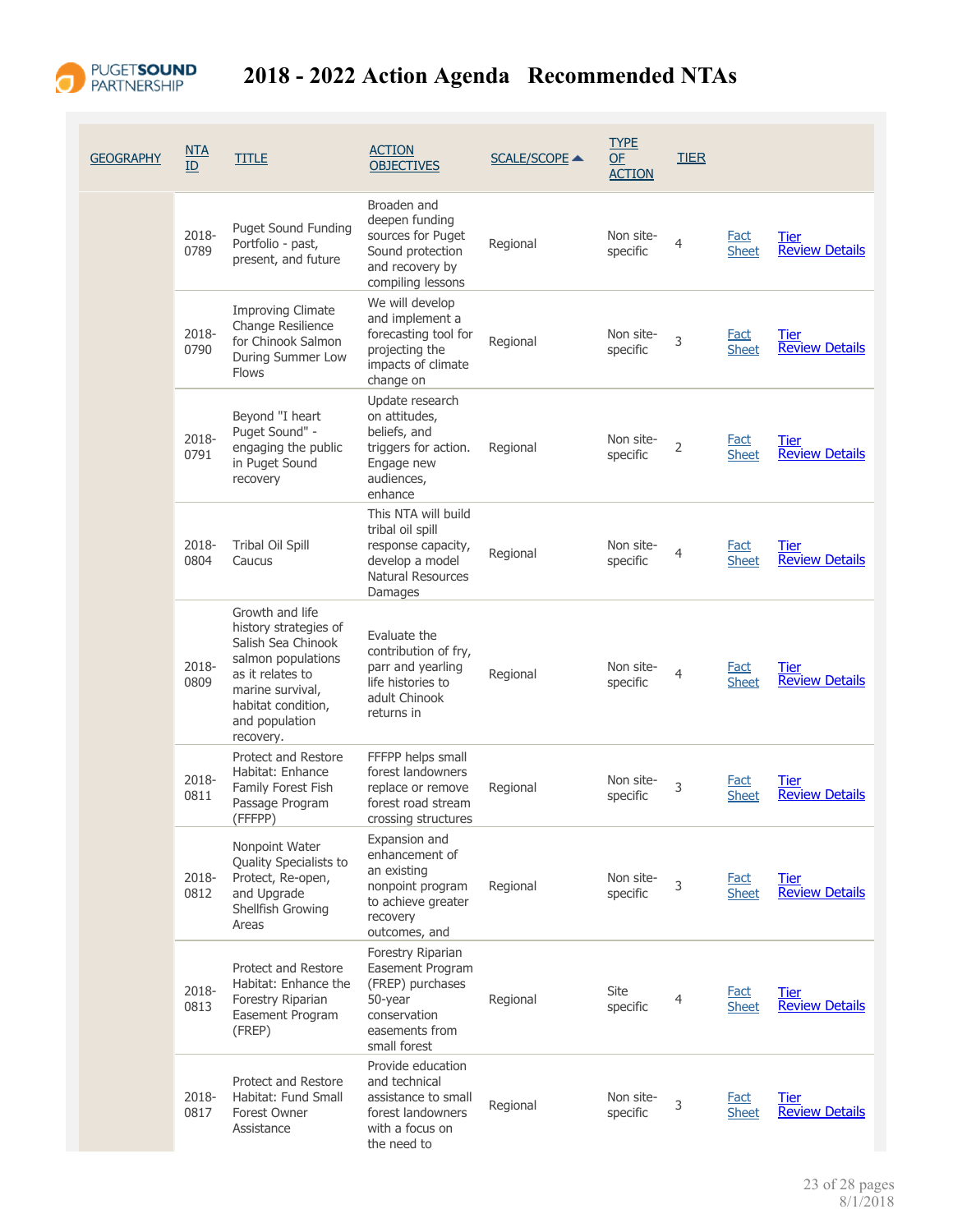

| GEOGRAPHY | NTA<br>ID     | <b>TITLE</b>                                                                                                                                                                                                                                         | <b>ACTION</b><br><b>OBJECTIVES</b>                                                                                      | <b>SCALE/SCOPE ▲</b> | <b>TYPE</b><br><b>OF</b><br><b>ACTION</b> | <b>TIER</b> |                             |                                      |
|-----------|---------------|------------------------------------------------------------------------------------------------------------------------------------------------------------------------------------------------------------------------------------------------------|-------------------------------------------------------------------------------------------------------------------------|----------------------|-------------------------------------------|-------------|-----------------------------|--------------------------------------|
|           | 2018-<br>0820 | Puget Sound Fish<br><b>Community Survey</b>                                                                                                                                                                                                          | The objective of<br>this NTA is to<br>develop and<br>implement a<br>sampling plan to<br>characterize and<br>monitor     | Regional             | Non site-<br>specific                     | 3           | <b>Fact</b><br><b>Sheet</b> | <b>Tier</b><br><b>Review Details</b> |
|           | 2018-<br>0821 | Trans-boundary<br><b>Vessel Traffic Safety</b><br>Conference                                                                                                                                                                                         | Convene a<br>transboundary<br>vessel safety<br>summit of Tribes,<br>First Nations, and<br>US & Canadian<br>agencies     | Regional             | Non site-<br>specific                     | 4           | <b>Fact</b><br>Sheet        | Tier<br><b>Review Details</b>        |
|           | 2018-<br>0822 | WA Department of<br>Natural Resources<br>(DNR) citizen science<br>and K-12 education<br>program to monitor<br>local aquatic habitat<br>effects from climate<br>change                                                                                | Recruit, train &<br>develop citizen<br>science volunteer<br>program and K-12<br>education<br>curriculum to<br>monitor   | Regional             | Site<br>specific                          | 3           | <b>Fact</b><br><b>Sheet</b> | Tier<br><b>Review Details</b>        |
|           | 2018-<br>0823 | Quantifying effects<br>of environmental<br>variation and<br>management actions<br>on salmon and<br>associated species<br>across an existing<br>observation network                                                                                   | We aim to analyze<br>environmental<br>DNA (eDNA) in<br>water samples to<br>test how salmon<br>and associated            | Regional             | Non site-<br>specific                     | 3           | <b>Fact</b><br>Sheet        | <b>Tier</b><br><b>Review Details</b> |
|           | 2018-<br>0827 | Flexible and Cost-<br><b>Effective Infiltration</b><br>Testing Methods for<br><b>Evaluating Shallow</b><br>and Deep Infiltration<br>Feasibility                                                                                                      | The NTA objective<br>is to provide an<br>expanded toolbox<br>for evaluating<br>subsurface<br>conditions                 | Regional             | Non site-<br>specific                     | 4           | <b>Fact</b><br><b>Sheet</b> | <b>Tier</b><br><b>Review Details</b> |
|           | 2018-<br>0829 | Scientific framework<br>for coordinated avian<br>monitoring<br>associated with<br>estuary habitat and<br>restoration in Puget<br>Sound                                                                                                               | Develop a habitat-<br>focused avian<br>monitoring<br>strategy to inform<br>adaptive<br>management and<br>restoration of | Regional             | Non site-<br>specific                     | 4           | <u>Fact</u><br><b>Sheet</b> | <b>Tier</b><br><b>Review Details</b> |
|           | 2018-<br>0831 | Improving<br>understanding of the<br>magnitude and<br>spatial variability of<br>pinniped predation<br>on juvenile and adult<br>Chinook marine<br>survival in Puget<br>Sound, with<br>implications for<br>Chinook salmon and<br>killer whale recovery | Bring together<br>new information to<br>assess Puget<br>Sound harbor seal<br>predation on<br>Chinook by:<br>1           | Regional             | Non site-<br>specific                     | 3           | Fact<br><b>Sheet</b>        | <b>Tier</b><br><b>Review Details</b> |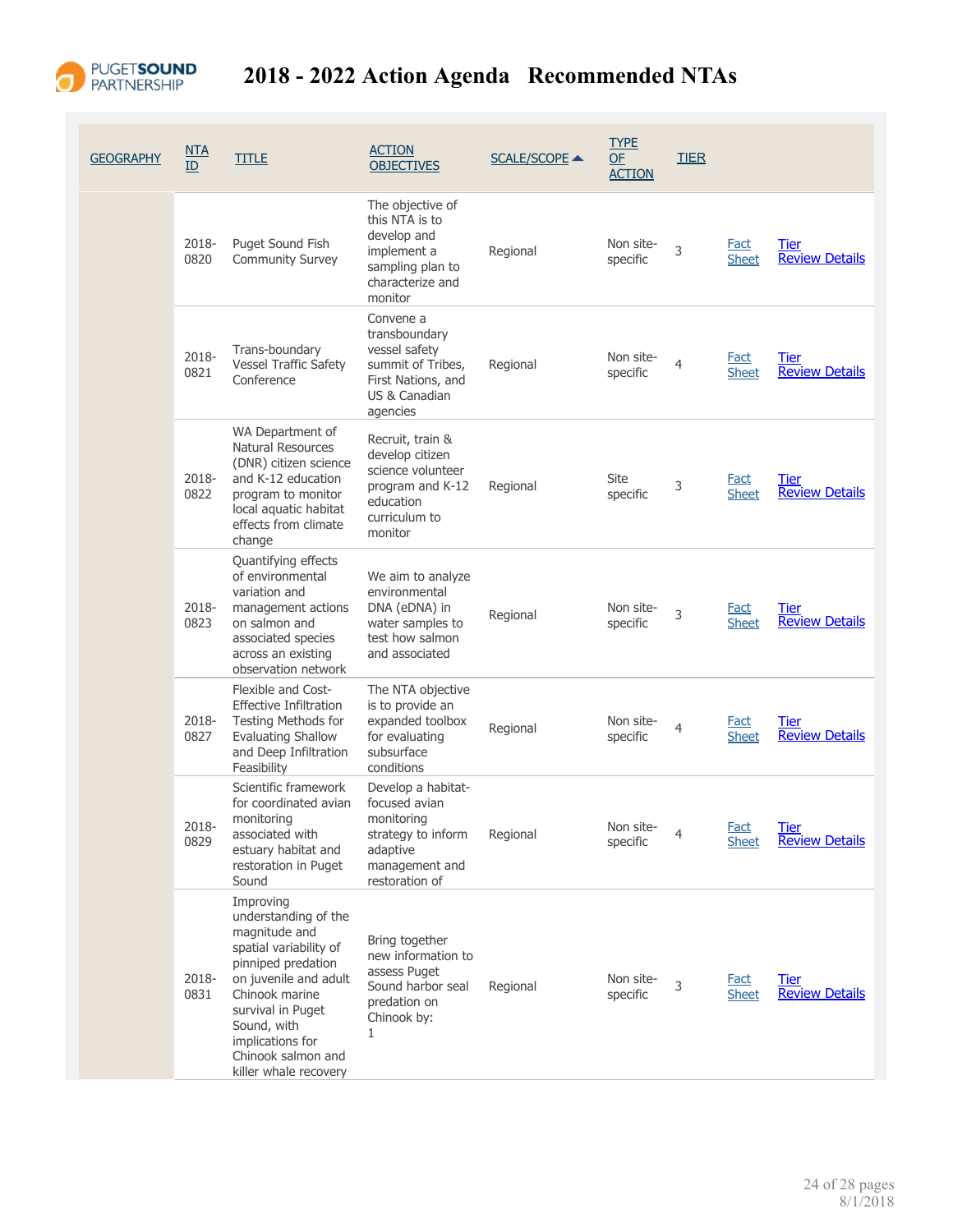

| <b>GEOGRAPHY</b> | NTA<br>ID     | <b>TITLE</b>                                                                                                                                                                                  | <b>ACTION</b><br><b>OBJECTIVES</b>                                                                                           | <b>SCALE/SCOPE ▲</b> | <b>TYPE</b><br><b>OF</b><br><b>ACTION</b> | <b>TIER</b>    |                             |                                      |
|------------------|---------------|-----------------------------------------------------------------------------------------------------------------------------------------------------------------------------------------------|------------------------------------------------------------------------------------------------------------------------------|----------------------|-------------------------------------------|----------------|-----------------------------|--------------------------------------|
|                  | 2018-<br>0845 | Protecting Channel<br>Migration Zones in<br><b>Puget Sound</b>                                                                                                                                | This work will<br>develop Growth<br>Management Act<br>guidance to local<br>governments on<br>delineating and                 | Regional             | Site<br>specific                          | 2              | Fact<br><b>Sheet</b>        | <b>Tier</b><br><b>Review Details</b> |
|                  | 2018-<br>0853 | Development of<br>supported materials,<br>guidance, and<br>ongoing<br>development of<br>stakeholder<br>participation of<br>Pollution,<br>Identification, and<br>Correction (PIC)<br>programs. | Compile PIC<br>program<br>techniques and<br>develop<br>documents,<br>educational<br>sessions, and<br>workshops to<br>support | Regional             | Non site-<br>specific                     | $\overline{2}$ | <b>Fact</b><br><b>Sheet</b> | Tier<br><b>Review Details</b>        |
|                  | 2018-<br>0854 | Ephemeral Sediment<br>Data Collection to<br>Establish Baseline<br>Sediment Conditions<br>for NRDAR                                                                                            | Conduct<br>ephemeral<br>sediment sampling<br>within DNR<br>managed Aquatic<br>Reserves and<br>strategic Puget<br>Sound       | Regional             | Non site-<br>specific                     | 4              | <b>Fact</b><br><b>Sheet</b> | Tier<br><b>Review Details</b>        |
|                  | 2018-<br>0866 | Green Innovation:<br>Reducing Impacts of<br>Microplastics in the<br>Marine Environment                                                                                                        | Conduct green<br>chemistry research<br>and promote<br>incentives on the<br>design stage of<br>plastic products<br>that       | Regional             | Site<br>specific                          | 3              | <b>Fact</b><br><b>Sheet</b> | Tier<br><b>Review Details</b>        |
|                  | 2018-<br>0868 | Innovative<br><b>Bioretention Design</b><br>for Improved<br>Nutrient Removal<br>Efficiency,<br>Performance and<br>Cost Reduction.                                                             | This project will<br>test the hydraulic<br>capacity and water<br>quality treatment<br>performance of a<br>new                | Regional             | Non site-<br>specific                     | 3              | Fact<br><b>Sheet</b>        | Tier<br><b>Review Details</b>        |
|                  | 2018-<br>0881 | Reducing health risks<br>of shellfish-<br>associated illnesses<br>in a changing climate<br>through PIC program<br>workshops, peer<br>knowledge exchange<br>and messaging<br>collaborations    | Promote safe<br>shellfish<br>consumption as<br>Puget Sound<br>changes socially<br>and<br>environmentally by<br>supporting    | Regional             | Non site-<br>specific                     | 3              | <b>Fact</b><br><b>Sheet</b> | <b>Tier</b><br><b>Review Details</b> |
|                  | 2018-<br>0882 | A Regional Outreach<br>Model for Privately<br>Managed Stormwater<br><b>Facilities</b>                                                                                                         | The objectives of<br>this NTA are to<br>increase the<br>awareness and<br>actions of<br>landowners and<br>managers to         | Regional             | Non site-<br>specific                     | 3              | <b>Fact</b><br><b>Sheet</b> | Tier<br><b>Review Details</b>        |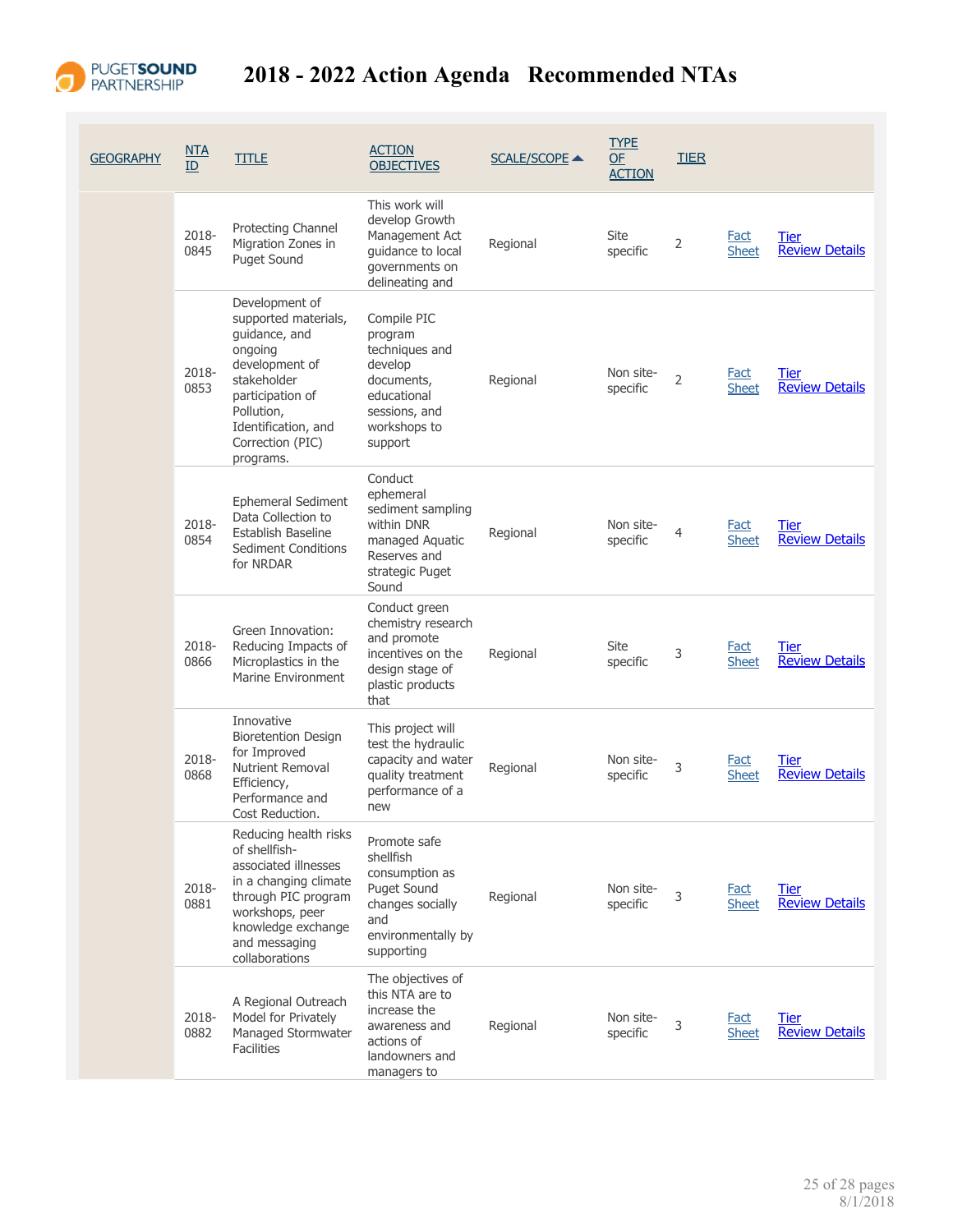

| <b>GEOGRAPHY</b> | <u>NTA</u><br>ID | <b>TITLE</b>                                                                                                                                     | <b>ACTION</b><br><b>OBJECTIVES</b>                                                                                           | <b>SCALE/SCOPE ▲</b> | <b>TYPE</b><br>OF<br><b>ACTION</b> | <b>TIER</b>    |                             |                                      |
|------------------|------------------|--------------------------------------------------------------------------------------------------------------------------------------------------|------------------------------------------------------------------------------------------------------------------------------|----------------------|------------------------------------|----------------|-----------------------------|--------------------------------------|
|                  | 2018-<br>0884    | Washington Sea<br><b>Grant Crab Team</b>                                                                                                         | 1. Early detection<br>of European green<br>crab to increase<br>the ability to<br>control<br>populations and<br>reduce        | Regional             | Non site-<br>specific              | $\overline{4}$ | <b>Fact</b><br><b>Sheet</b> | <b>Tier</b><br><b>Review Details</b> |
|                  | 2018-<br>0885    | Support Additional<br>Reach-Scale Planning<br>Efforts for Riparian<br>Protection and<br>Restoration in Puget<br>Sound Agricultural<br>Landscapes | We will expand a<br>program<br>supporting reach-<br>scale planning in<br>agricultural<br>landscapes in<br><b>Puget Sound</b> | Regional             | Non site-<br>specific              | 3              | <b>Fact</b><br><b>Sheet</b> | <b>Tier</b><br><b>Review Details</b> |
|                  | 2018-<br>0886    | Marine Shoreline<br>Design Guidelines:<br>Engineering<br>Technical Assistance,<br>Training & Outreach<br>2020-22                                 | Targeted<br>workshops along<br>with field reviews<br>with WDFW<br>engineers<br>specializing in<br>shoreline<br>processes     | Regional             | Non site-<br>specific              | $\overline{4}$ | <b>Fact</b><br><b>Sheet</b> | <b>Tier</b><br><b>Review Details</b> |
|                  | 2018-<br>0887    | <b>Further Investment</b><br>in Implementing<br>Riparian Protection<br>and Restoration in<br>Puget Sound<br>Agricultural<br>Landscapes           | Our grant program<br>has helps project<br>partners identify<br>and prioritize<br>riparian areas in<br><b>Puget Sound</b>     | Regional             | Non site-<br>specific              | 3              | <b>Fact</b><br><b>Sheet</b> | Tier<br><b>Review Details</b>        |
|                  | 2018-<br>0893    | Forage Fish Habitat<br><b>Tidal Range</b>                                                                                                        | This study will<br>expand our<br>understanding of<br>forage fish<br>spawning ecology<br>by comparing the<br>tidal            | Regional             | Site<br>specific                   | 4              | Fact<br><b>Sheet</b>        | Tier<br><b>Review Details</b>        |
|                  | 2018-<br>0902    | Shoreline Armor<br>Implementation,<br>Compliance and<br>Effectiveness<br>Monitoring                                                              | Our objective is to<br>advance<br>monitoring efforts<br>of Hydraulic<br>Project Approval<br>(HPA) permitted<br>marine        | Regional             | Site<br>specific                   | 3              | <b>Fact</b><br><b>Sheet</b> | <b>Tier</b><br><b>Review Details</b> |
|                  | 2018-<br>0912    | Puget Sound<br><b>Conservation District</b><br><b>Stormwater Action</b><br>Team Phase II                                                         | The Regional<br><b>Stormwater Action</b><br>Team Phase II will<br>hone and replicate<br>efforts that will be<br>piloted      | Regional             | Site<br>specific                   | 3              | Fact<br><b>Sheet</b>        | Tier<br><b>Review Details</b>        |
|                  | 2018-<br>0917    | <b>Tidal Water Crossing</b><br><b>Structure Barrier</b><br>Assessment,<br>Prioritization and<br>Design Guidelines<br>Phase 2                     | Improvement of<br>technical guidance<br>for intertidal water<br>crossings (e.g.<br>tidegates, culverts                       | Regional             | Non site-<br>specific              | 3              | <b>Fact</b><br><b>Sheet</b> | Tier<br><b>Review Details</b>        |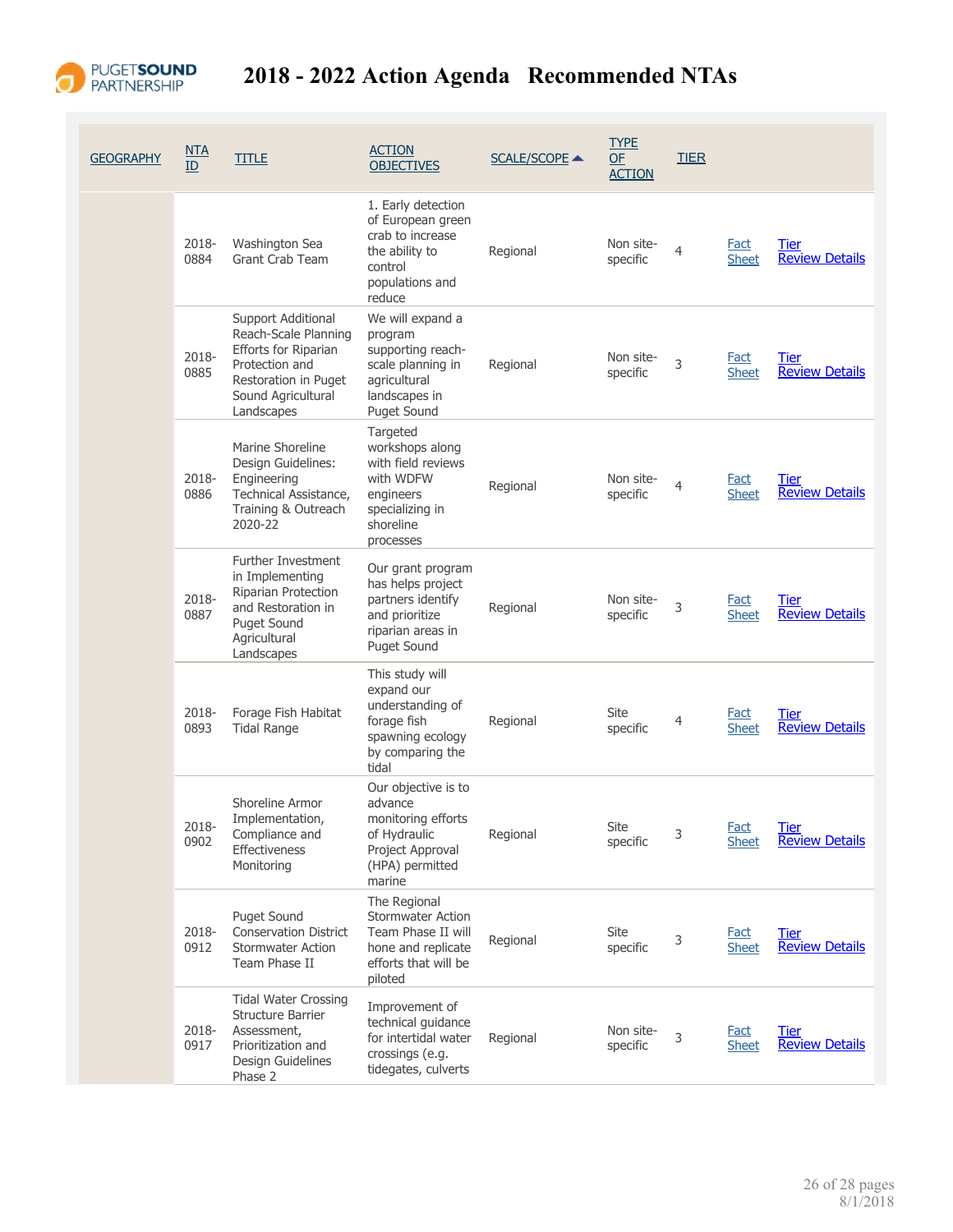

| <b>GEOGRAPHY</b> | <u>NTA</u><br>ID | <b>TITLE</b>                                                                                                                                       | <b>ACTION</b><br><b>OBJECTIVES</b>                                                                                        | <b>SCALE/SCOPE ▲</b> | <b>TYPE</b><br><b>OF</b><br><b>ACTION</b> | <b>TIER</b>    |                             |                                      |
|------------------|------------------|----------------------------------------------------------------------------------------------------------------------------------------------------|---------------------------------------------------------------------------------------------------------------------------|----------------------|-------------------------------------------|----------------|-----------------------------|--------------------------------------|
|                  | 2018-<br>0921    | Nearshore Geospatial<br>Framework 2                                                                                                                | The Nearshore<br>Geospatial<br>Framework<br>facilitates spatial<br>analysis by<br>standardizing<br>nearshore data.<br>The | Regional             | Non site-<br>specific                     | 3              | <b>Fact</b><br><b>Sheet</b> | Tier<br><b>Review Details</b>        |
|                  | 2018-<br>0931    | Coastal Groundwater<br><b>Impact Assessment</b><br>for Coordinated<br><b>Investment Planning</b>                                                   | Evaluate the<br>extent, timing and<br>frequency that<br>groundwater<br>ponding and<br>salinity will be<br>affected by     | Regional             | Non site-<br>specific                     | 3              | <b>Fact</b><br><b>Sheet</b> | Tier<br><b>Review Details</b>        |
|                  | 2018-<br>0936    | Conserving Species<br>of Greatest<br>Conservation Need in<br>Imperiled<br>Ecosystems: Prairie<br>and Oak Woodlands<br>of the Puget Sound<br>Region | Prevent<br>conversion of<br>prairie and oak<br>woodland that are<br>ecologically<br>important areas<br>for restoration    | Regional             | Non site-<br>specific                     | 3              | <b>Fact</b><br><b>Sheet</b> | Tier<br><b>Review Details</b>        |
|                  | 2018-<br>0937    | Freshwater mussel<br>eDNA collection to<br>identify ecologically<br>important areas in<br>Puget Sound.                                             | eDNA baseline<br>surveys of<br>freshwater<br>mussels<br>(indicators of<br>stream health) in<br><b>Puget Sound</b>         | Regional             | Non site-<br>specific                     | 3              | <b>Fact</b><br><b>Sheet</b> | Tier<br><b>Review Details</b>        |
|                  | 2018-<br>0938    | Intertidal Habitat and<br>Riparian Vegetation<br>Model to Prioritize<br>Recovery Planning                                                          | Intertidal riparian<br>vegetation and<br>habitat complexity<br>will be classified<br>and mapped to<br>upgrade             | Regional             | Non site-<br>specific                     | $\overline{2}$ | <b>Fact</b><br><b>Sheet</b> | Tier<br><b>Review Details</b>        |
|                  | 2018-<br>0943    | Pursue Long-Term<br>Funding for Nonpoint<br><b>Water Quality</b><br>Specialists to Protect<br>and Improve Fresh<br>and Marine Water<br>Quality     | Secure stable,<br>long-term funding<br>to expand and<br>enhance an<br>existing nonpoint<br>program to<br>achieve          | Regional             | Non site-<br>specific                     | 3              | <u>Fact</u><br><b>Sheet</b> | <b>Tier</b><br><b>Review Details</b> |
|                  | 2018-<br>0944    | Development of a<br>predictive tool for<br>morphologic change<br>and sediment<br>transport rates on<br>gravel beaches                              | Collection of beach<br>topography, grain<br>size and wave<br>data at three sites<br>in Puget Sound to<br>test and         | Regional             | Non site-<br>specific                     | 2              | <b>Fact</b><br><b>Sheet</b> | Tier<br><b>Review Details</b>        |
|                  | 2018-<br>0945    | Develop an outfall<br>strategy for Puget<br>Sound                                                                                                  | Currently, about<br>$2/3$ of areas<br>Prohibited from<br>shellfish harvest<br>are due to impacts<br>from wastewater       | Regional             | Site<br>specific                          | 3              | <b>Fact</b><br><b>Sheet</b> | <b>Tier</b><br><b>Review Details</b> |